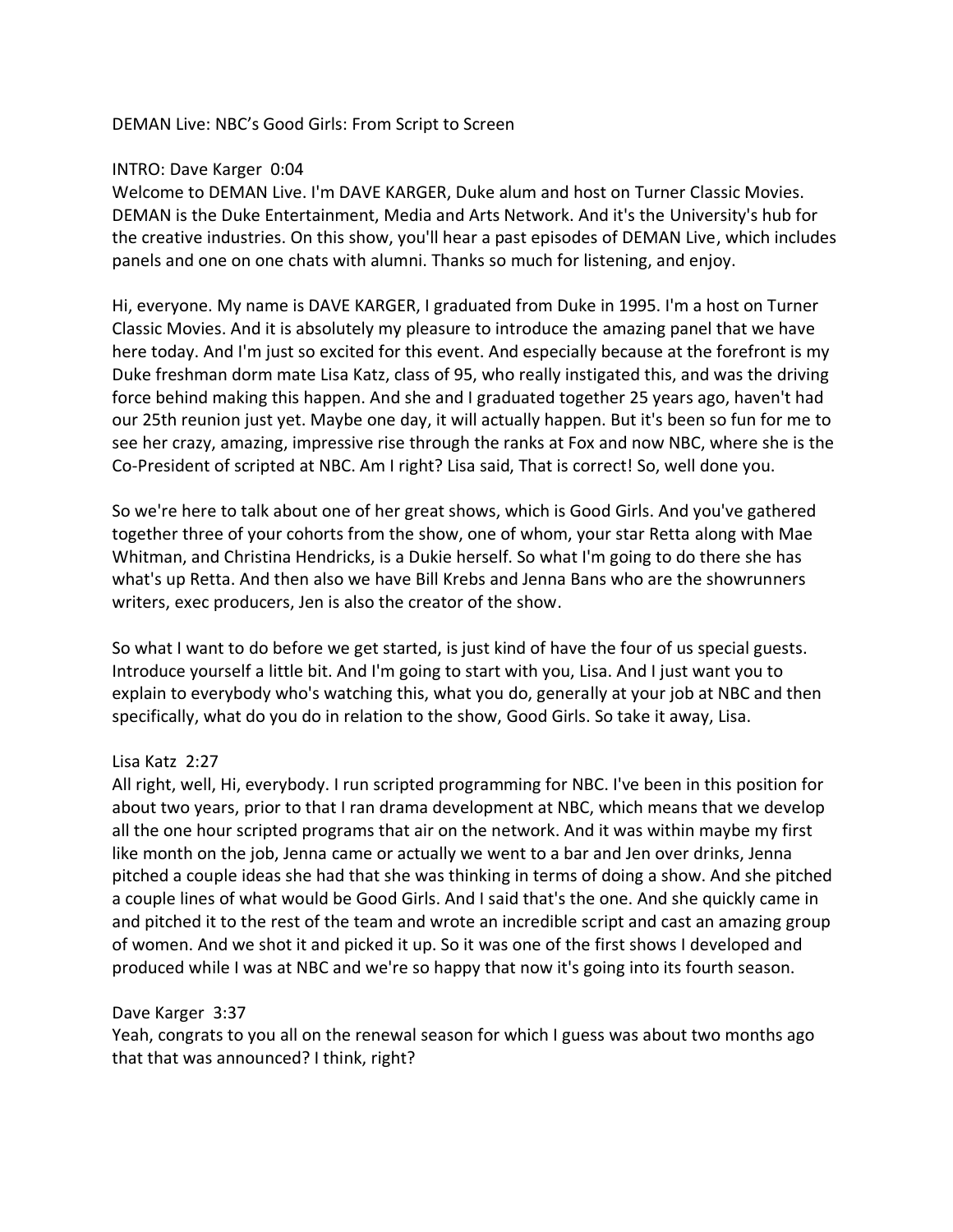# Lisa Katz 3:45

It feels like it could have been last week it could I was like it could have been seven years ago. who really knows? Jenna, what do you recall from that meeting at the bar.

## Jenna Bans 3:55

I recall, we were definitely at a bar having some drinks. And one of the things I love about this group at NBC and Lisa in particular, is that as a writer, you go in to pitch meetings or whatever with a few ideas going, they're gonna pick the conventional one, they're gonna pick the procedural one, they're gonna pay I had like a medical examiner, one that I wasn't excited about at all, but I was like, I know they want something like that. So I'll just do it. And what I love about Lisa and her team is that, you know, I don't know that you could tell I was bored by the other ones or that they you yourself, which I think it's more this just gravitate to more sort of original ideas. And yeah, I got a couple lines out. I think I said it's about three women who are just sort of fed up with their lives and decide to rob a grocery store, which if you just heard that out of context, you'd be like, what, why what? And she was like, I love it. Let's do that. Go work on it. So um, yeah, I just remember she was really receptive to the idea of front and then I knew it was going to be a really good time collaborating with her to make it come to life.

## Dave Karger 5:04

So as I said, Jenna, you're the creator of the show, both you and Bill are writers and EPs, can you take us through, you know, kind of on a macro level and on a day to day level how this show fits in with your life? Because I'm sure you're doing other projects at the same time?

Jenna Bans 5:20

Well, yeah. Yeah. I mean, it's, it's, I mean, Bill and I sort of work as a team,

## Bill Krebs 5:31

I met Jenna on another show for ABC years ago called The Family and we sort of developed a kind of a rapport and in an ease of use of like, how we kind of work together. And so when this pilot came out, Jenna sent it to me and early on, I remember reading and I just like, Oh, this is this is definitely gonna get picked up. There's like, I was super excited about it, and then came on board, season one. And then

## Jenna Bans 6:00

what I have in bill is something most creators don't get is it's, it can be a really lonely job. You know, you of course, have a whole staff of writers and they're always awesome. But at the end of the day, it's some shows are more your voice. And you know, the characters are more in your head. And it's hard. And I've been in the position on on other shows as a writer, where it's been hard for me to get what the creator wants, because it's so it's such a subjective, specific thing. So when I met Bill, he's sort of just got it right away. And I remember thinking, I was like, I think he might write these women better than I do. And I was like, when you find someone like that, you're like, Oh, this is the key to having a life. It's the key to not having everything on you. And so ever since then, I think we've been sort of running the show together.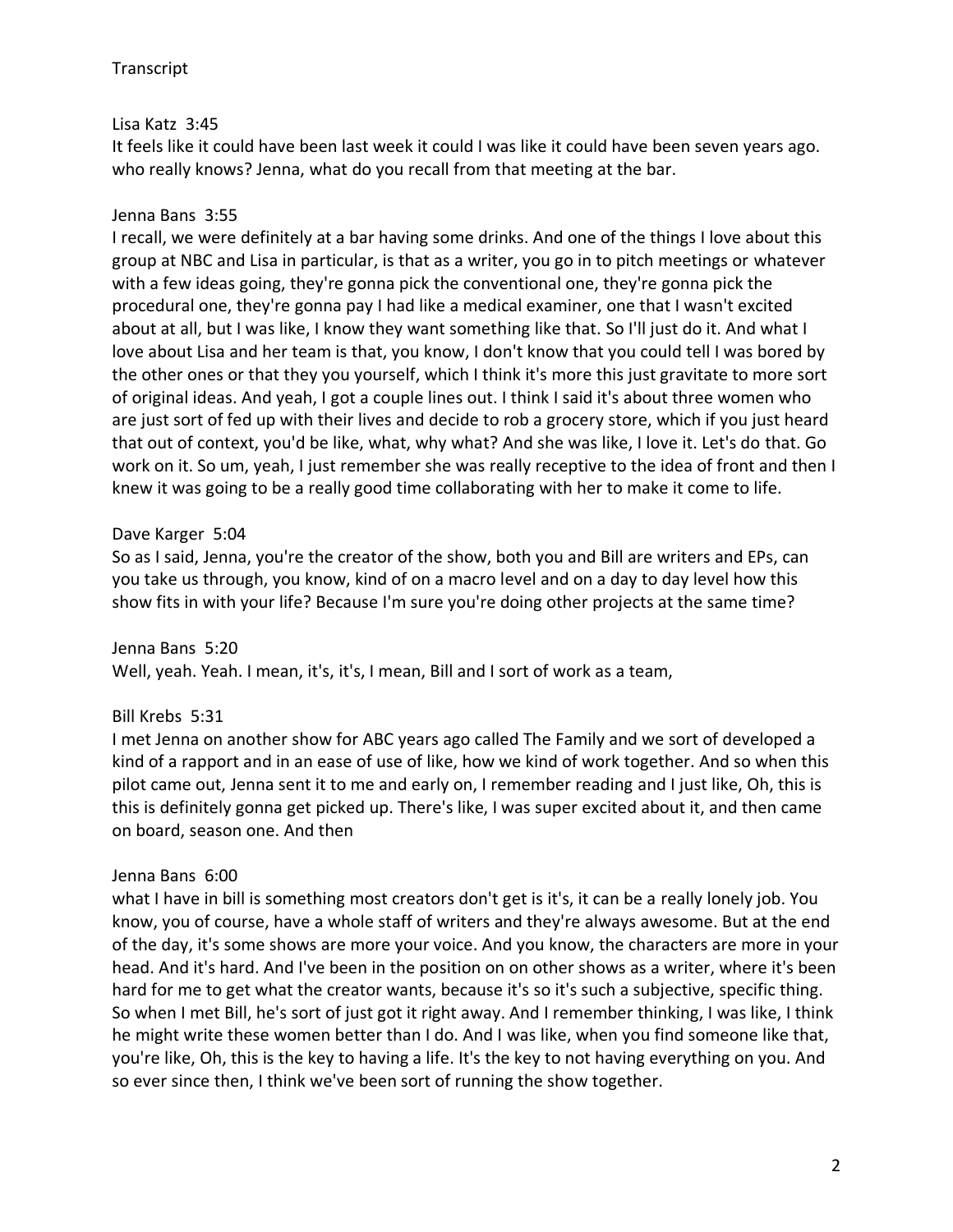## Bill Krebs 6:48

But it also helps in like some of our discussions like if we slash fights, lots of lots of fights. Now, but if there's if there's a an argument between Dean and Beth or something, a lot of that comes from our own argument, just discussing the topic that they're discussing, we actually put on the page, kind of even the point of view that we actually had when we were having the very same argument in the writers room. Right it. So it sounds like we get both sides of it. And it helps kind of have alternating point of views. Yeah, within it.

# Jenna Bans 7:20

And it's very collaborative. You know, we go, we have a great team of writers who we also work with, we all write sort of every script, and then we take the script through production, a writer goes on set and sort of, you know, helps to produce the episode and then Bill and I kind of jump in again and post and follow the episode through editing and sound mixing. And Bill really, is wonderful with music. And that's become a big, you know, part of the show over the seasons. And I think you can look at the season like you can see season one, it's not like I was doing the music alone, season one you were helping, but I feel like you took a stronger and the music got better the more Bill got involved. Um, anyway, so it's more of...

Bill Krebs 8:03

We found more of the show, and it started to fit the tone of the show more.

Jenna Bans 8:06

So it's, um, yeah, it's a you know, it's a long day, but it's also really fun. And, you know, we always feel really lucky to get to do what we're doing because we're mostly just fighting or laughing or Fighting. Fighting. Writing. Yeah. So....

Dave Karger 8:22 You're work spouses, I like that...

Jenna Bans 8:24 Yeah, totally. In the worst way.

Bill Krebs 8:26 And, and, and divorces, and spouses that divorce. Yeah, exactly. Right.

Dave Karger 8:32 Okay. This is really getting intense, pretty quick. But that's okay.

Bill Krebs 8:37

We're gonna work out all our problems on that's all right. Listen. One of us will be crying by the end of this.

Jenna Bans 8:44 ....Or like in five minutes.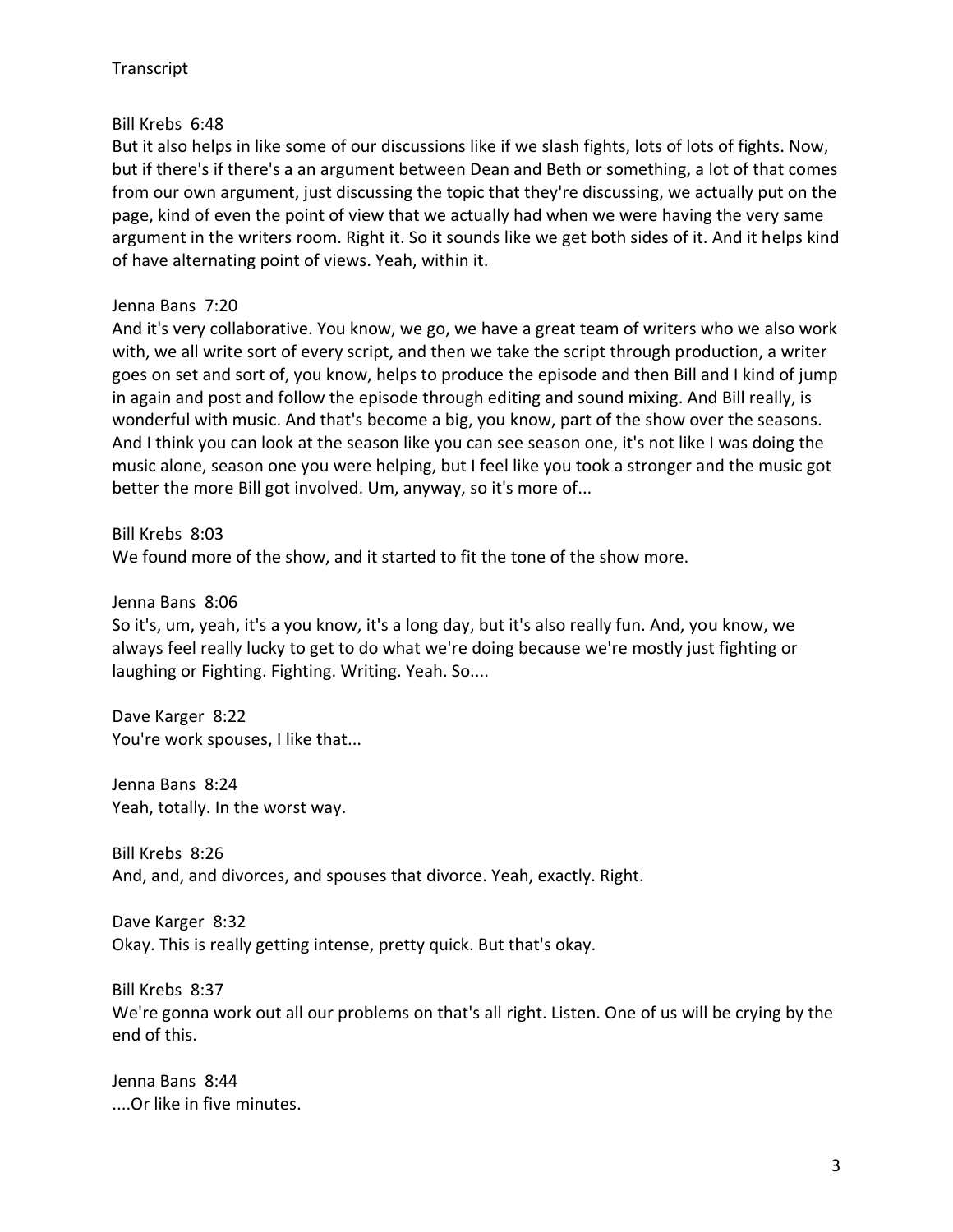Dave Karger 8:47

Read, obviously, you had a history with NBC from Parks and Rec. How did the pilot script make its way to you just through the typical channels, did you chase it? What happened?

Jenna Bans 9:00 We chased her.

#### Retta 9:05

It was it was serendipitously emailed to me, my manager emailed it to me, I was in Vancouver, working on on Girlfriends Guide to Divorce, and which is another NBC Universal show. So I've been with NBC almost my entire life. But I got an email from my manager, you know, because when it's time for pilots to get made, they try to you know, get you as many as you get. I generally don't get a lot of pilots sent to me. But I've been lucky that once I started getting pilots, you know, I've been able to work, but he emailed me and he was like, just look at it and see what it's....He's like, there's gonna be a lot of you know, it was kind of the route thing...there's gonna be a lot come in, don't worry. But this one, this one we were sending you to read and and the creator, the writer wants to meet you on what's the old before zoom? FaceTime? or Skype? We skyped!

It was just like they're, they're willing to Skype with you, whatever, whatever. But it was very you know nonchalant. Because when it comes time for pilot season, you know, actors panic because they're like, This shit is ending. What's next? So I read it and I was like, you know, I got excited like I got I started to get sad, like a little bit salty because I wanted it. And that's the worst because when you want it, you're like, oh, he said to me, when I talked to him, I was like, Yes, I want to meet, I want to meet her. I really like it. I want to do it. And he was like, just chill. But then he said, I did get a note saying they wrote the character with you in mind. And how's that?

Dave Karger 11:09 Oh my god.

#### Jenna Bans 11:12

It's totally true. By the way, by the way, the other side of this while your manager was being so casual, like, um, don't get, don't get excited, don't get whatever it was. I pitched it with a giant picture of Retta next to the character of Ruby that she plays and then our first offer, I was like, it has to be Retta, there can't be anyone else. So like, she has no idea that on our side, I'm like sweating and crying and like, I can't we can't do the show if it's not Retta. Like, everything was on this Skype, like everything was on this Skype.

Lisa Katz 11:46 She was the prototype.

Jenna Bans 11:48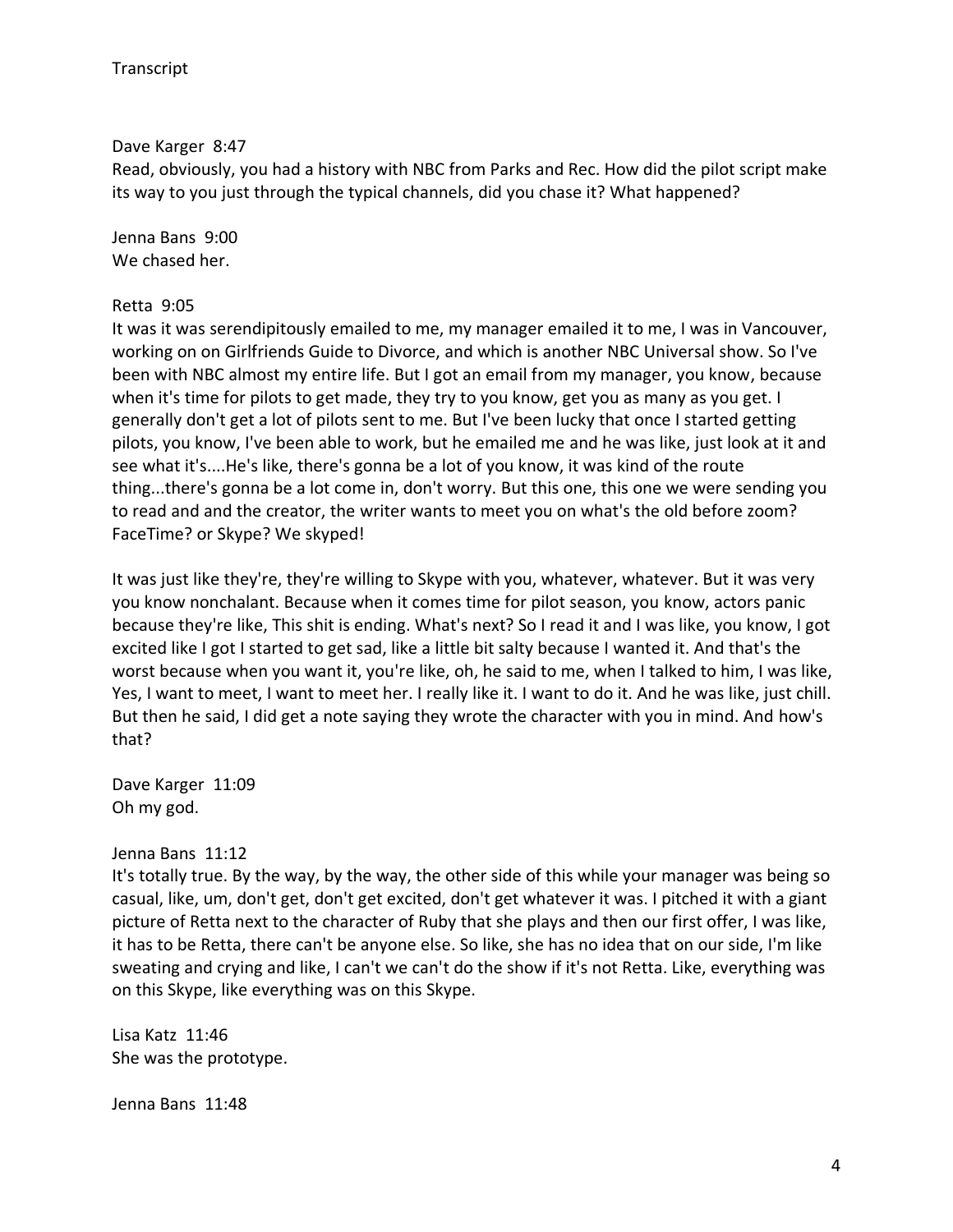She was totally the prototype.

# Retta 11:50

very much like, you know, you when you read something, one that you get, like, you get it. And then you read something where you're like, Oh my God, if I could only do this monologue, like, you know, like, there's a piece that you read where you're like, Please, God, just let me...It's rare that I find that because there aren't parts written for me. But I didn't know that when I read it. But I was like, Please, God, please God. And I wasn't trying to Honestly, I wasn't that crazy. But I know the heart starts to like, beat a little bit. You're like, this one's gonna break my heart. But then I Skyped and, and it was it was you was it wasn't Jeanine. It wasn't....

Jenna Bans 12:43 ....I think it was Dean, the director of our pilot...

Retta 12:48 no, it wasn't Dean. Oh, I met Dean at lunch at the lunch.

Jenna Bans 12:53 Oh, was it Liz? It might have been the casting director.

## Retta 12:57

I think it might have been Liz. And, and they were so nice. And I was like, Oh, she's so normal, please God. So then I told my manager that I you know, I've met with her. I really like it. So I want to do it. And then I was like, I'm done. So figure it out.

## Dave Karger 13:19

That's so great. Lisa, I feel like Good Girls.....and you correct me if I'm mischaracterizing. But I feel like it's a unicorn on the NBC schedule. It doesn't have the word Chicago is the first word of the title. It's not a audience multi camera sitcom directed by the fabulous Jimmy Burrows. And as you were describing your, you know, your your previous job where you were just overseeing what was called quote unquote, drama, The hour long shows. This is an hour long, single cam with tons of great comedic elements to it. In fact, I'd be hard pressed. If I had to call it a comedy or a drama. I'd almost call it a comedy. So it's it's got all of this stuff going on. Was that one of the things that most excited you about the idea? Was there ever. Were there ever discussions like Oh, it's so different from everything else on the schedule? Where's it going to fit in as far as like a programming timeslot? What were the conversations that went on as far as the actual greenlight?

# Lisa Katz 14:23

Well, I think I heard the pitch. I really think it we met with Jenna within the first month that I started the job. And I had come from Fox Studios, where we sold to other networks, in addition to Fox Broadcasting, and I kind of understood what each network was they had an identity so I understood like a fox show was I'm gonna use words like muscular and propulsive and noisy and then CBS was a little more traditional procedural. ABC.is a at that time was a lot of the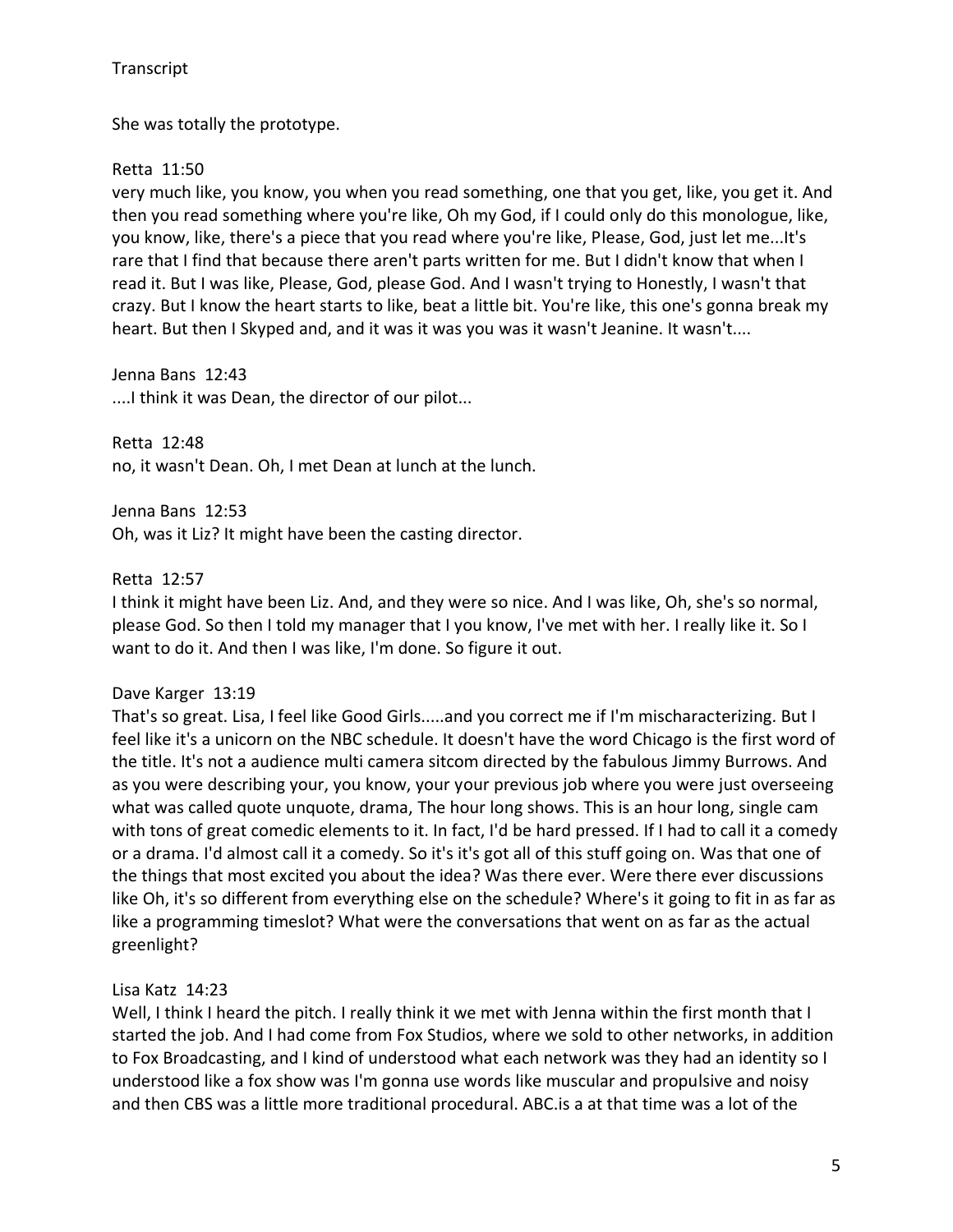Shondra shows was more female centric or heightened. And I think when I got to NBC, I was trying to figure out what the brand was to be honest, because I wouldn't be selling to it but being inside of it. And I learned that we have these marketing brand pillars that I can run through super quickly. But it's fundamentally positive, human first, intentionally inclusive, and inherent ingenuity. And basically, what that means to me is character driven, aspirational, original, and inclusive. And I thought this show hit all of those things in my mind. And this is us hits all those things in my in the same way.

So a show can hit all of those different targets and be very different from each other. But the thing I had been a fan of Jenna's for a really long time as a writer and was excited to work with her and one of the women on my team, Kara and Jenna were very close. And Kara was responsible, in part for bringing Jenna into the company. And I think for us, we tried to do shows that really tap into someone's passion and vision and what they want to write about. So I think when she referenced that time where we were at the bar, and she was talking about it, like you could see it, you could feel it.

And for us, it's always like, what's the story you want to tell? What's the story you can write that no one else can write. And I think to have a show that really is about very dimensional women going through something and dealing with issues of female empowerment, dealing with female friendship that wasn't on TV. And that was a show that I craved as a viewer but also would be so excited to program. So I think while it might not have seemed the most obvious, it was a show that I felt was the kind of show which we should be doing. And so it wasn't hard to get greenlit to be honest. And Jenna was pregnant with her second and we were trying to get it all done before she had the baby she literally didn't have when she came like two days after we....

## Jenna Bans 17:14

yeah...I think it was two or three days after we stopped filming. Oh my god. No, I was Yeah, I was really was really good. She listened.

Bill Krebs 17:24

You were editing while you were like breastfeeding.

Jenna Bans 17:26

I was, They were very flexible with me. The whole company was very flexible with Yeah, very nervous. I would go into labor like on location.

## Lisa Katz 17:35

Yeah. That's why we shot Los Angeles. Thank you so much for that. Um, and also, I think to Retta's his point like this show can we cast before other pilots, usually there's this frenzy in network television where you're doing the casting in January and February we cast in November, November, December earlier, we were everything was earlier. Um, but I think that the show just is special. And so it was very easy to fight for. And it was, you know, easy to support.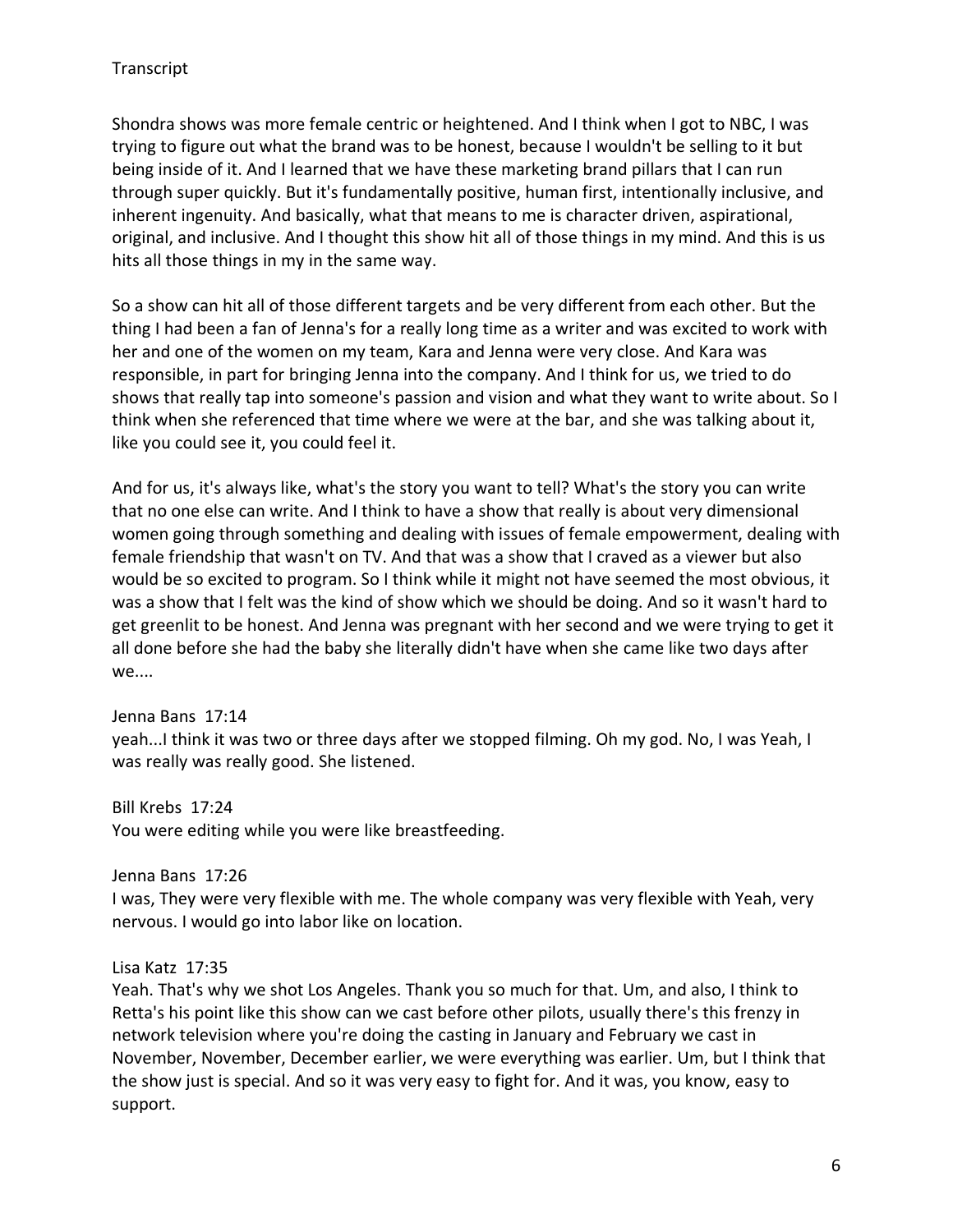#### Dave Karger 18:08

Jenna, you and I both for you and Bill, when you guys are, you know, crafting the show, as far as overall arcs, but also individual episodes. Do you think about the ingredients? Because it does have comedy, drama, crime, action. All of these things that mesh so well together. Has that balance of all four of those or whatever other ones that I'm not mentioning right now...Has it changed? Have you wanted the show to fluctuate from season to season or within a season and become funnier in certain parts? And, you know, lean more on the action other parts? Or do you want all of the different ingredients to blend evenly all the time?

#### Bill Krebs 18:51

Well I think the first part of that is, we always talk about this, that this shows a tonal high wire, because it's it is a comedy, it is a drama. And if you lean too far in one direction, you get an entirely different show. And you kind of have to thread that needle and like go right down the middle. Otherwise, it isn't our show tonally. And we always whenever we meet with new writers, we're always very, very vigilant about making sure that they understand that and that they can kind of do both those elements as well. Because when it comes to the comedy, or the drama, it all comes from character first. And it's not like we're writing jokes, we write scenes or moments that revolve from an emotional point of view, usually from the character and whether it's there in the middle of the crime or whatever they're doing, that's probably going to be what makes our jokes land the hardest or

Jenna Bans 19:39 Because yeah, because their reaction to the situation as funny, as opposed to them making

Bill Krebs 19:45 making a joke. Yeah, and so we so that's true of all of it, you know, whatever, whatever we're leaning into, whether it's the crime or whatever it usually is coming from some place of the character story that we're that we're trying to tell about them or about one of the you know, one of the characters in general.

#### Jenna Bans 20:02

And I'd say it's probably I mean, I guess I think we aim for mostly a blend. Yeah. But even the two of us will write a scene with something will make us laugh as we're talking about it. And then we'll write it and go, you know, it just happened today. Yeah, we're like, oh, we've cracked up so hard. About a year ago, we were like fighting to make it work. And it doesn't work. It's too broad. It didn't seem like the character that was saying,

Bill Krebs 20:25 It pulls out of the moment of the that you're trying to get across.

Jenna Bans 20:28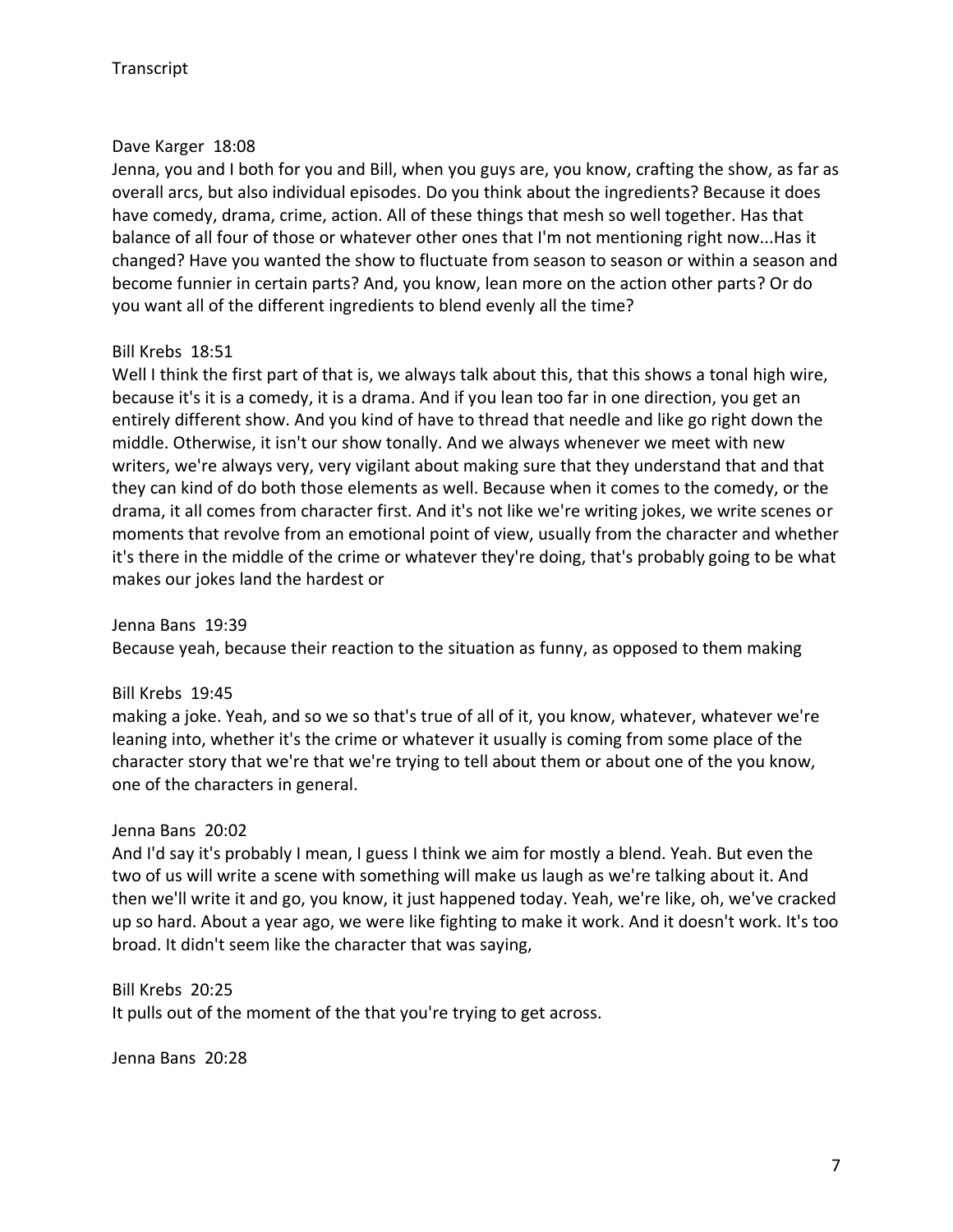Sometimes we literally find it on the page. We're like, yeah, we love it. But it's it's not our show. And you know, we have to sort of kill it. Yeah. Yeah. Okay. It wasn't your joke, Retta. It wasn't your joke.

#### Bill Krebs 20:43

yeah..Retta makes anything funny. We didn't we, we could just write anything, and it's gonna be funny. So...

#### Dave Karger 20:50

One of the things that's so fun is this question is for you Retta, is, is the timing between you and Christina and Mae and there's even moments where, like, if the three of you were in a car, and one person goes up, the other thing goes? And then it was okay. And like, it's all so perfectly timed? And it makes me think, like, Did this just happen? Or was it literally planned out beat by beat half second, by half second? In general, what's it like for you as an actor coming from Parks and Rec, where they were probably 10 of you, in every scene, throwing stuff in? How is it been the timing of three?

#### Retta 21:28

I think it's, it works, it gives us all a chance. You know, we're pretty scripted, we, we do get some license with, you know, if we feel something's not exactly in the characters voice, you know, we send a quick text to Jenna and Bill to see if it works, but we tend to gel personally. So we, it's a lot easier for us to make the characters gel and like if we do if we go in and do a rehearsal, and one of us feels like something else might work or even in the rehearsal, but you know, either during rehearsal at rehearsal, or between when they're when they're doing lighting, and we have time, a little downtime, before we actually go and shoot, we'll tell each other, we'll be like, I think it'd be funnier coming from Annie, if she said this instead of me, because then I can react like this. Because remember, when I did whatever, and we'll send a text and see if that fits. And if they're like, it's cool that we do it. But so we kind of get it, we get the characters.

So reactions are our own. You know, dialogue is written, and, and some direction is written as to reaction. But we tend to do our own thing. And I think that's our, that's, that's what people see on screen is how we click and so when, you know, like, I feel like Mae is the perfect person between me and Christina, because she cracks us both up. And we all have different similarities, like Christina and I are very similar, when it comes to certain things. And Mae and Christina, are very similar when it comes to certain things. And then Mae and I are, you know, we so we each have these, and then we make fun of each other, when they fall outside of whatever is the thing that the other to get. And so we make fun of each other a lot. And there's a lot of ribbing, if you will. And so we kind of will take that on screen as well, you know, we tend to make fun of Annie. And when you know it's there's a scene written where we're both like, really, it's so much easier to play because we make fun of each other so much when we're you know, when we have our downtime.

#### Jenna Bans 24:03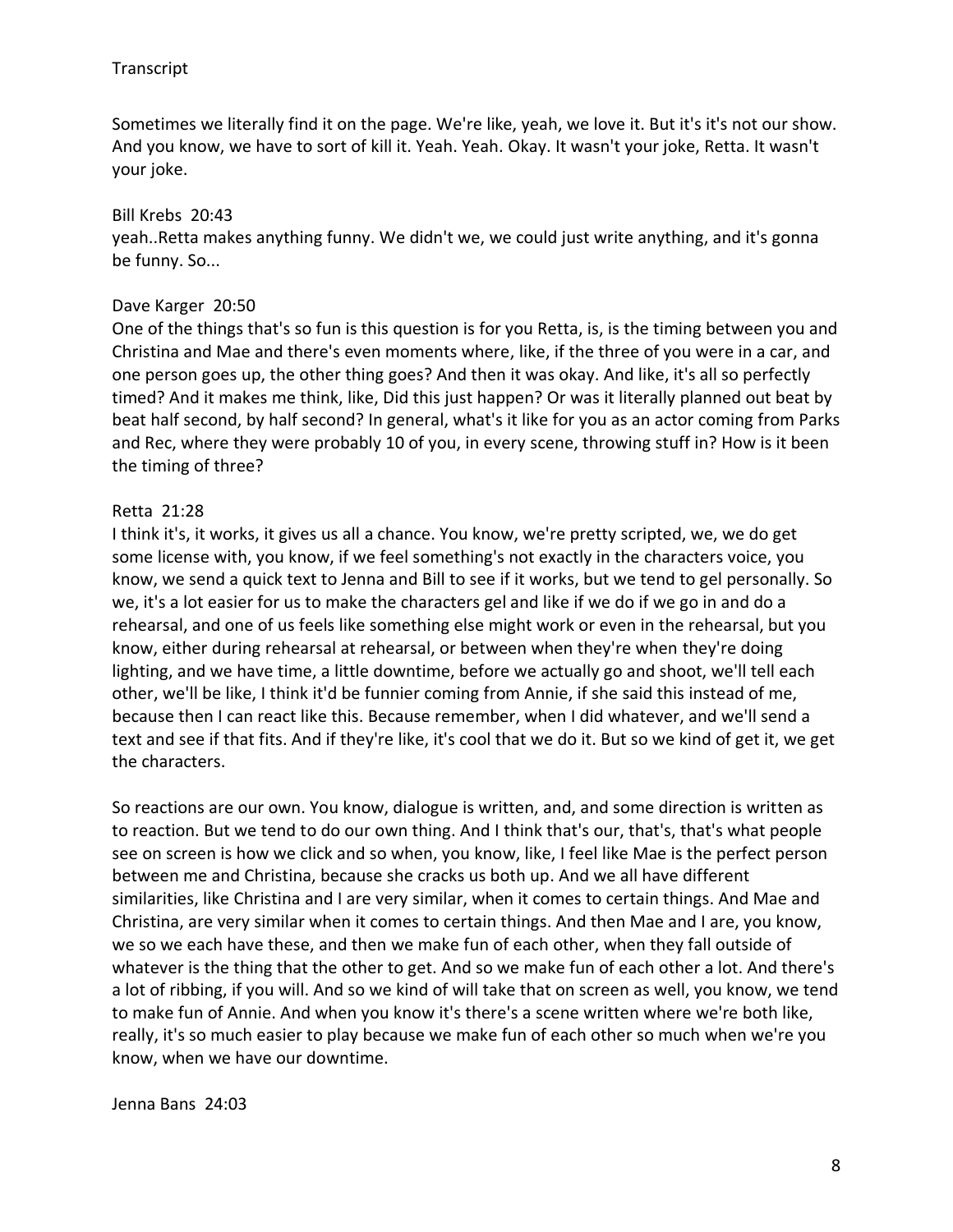By the way, Retta, Christina just told us about a conversation you guys had as yourselves about that will totally putting in the show. This kind of thing happens all the time. So Christina ordered...I'm probably telling the story wrong. Christina ordered a crepe. There was a crepe truck on set. And she was like, Oh, I'm gonna get a crepe. And Retta had some reaction like you're going to eat chicken and egg together? And she's like, why would I chicken and egg together?

Retta 24:36 Mother and Child!

#### Jenna Bans 24:42

And Mae jumped in with something and I was like, that is so a conversation the actual characters would have if you know Beth ordered a chicken and egg crepe and yeah, we already put it on the board. Yeah it's going in this season already because it made us laugh. So they really like so much. I mean You know, Retta just said it. But I think, they're such good friends off screen. And I think that chemistry always translates.

#### Bill Krebs 25:07

When we're in post, I mean to what Retta is saying a lot of times their energy so good that we often find ourselves cutting our own dialogue because a look from Retta, or a reaction from Mae is so much funnier than anything we wrote and...

Jenna Bans 25:20 And says the moment better than we did. Basicallly.

Bill Krebs 25:23

Because they actually got they got what the best part of the scene was more so than the words that we wrote.

#### Dave Karger 25:31

Lisa, I have a question for you about the marketing and the consumption of Good Girls. Because I think, unlike I think, again, it's unlike any show that I can think of on NBC, you have some of the Dick Wolf kind of stuff where every hour is very self contained. Then you even have a show like this is us, which does have story arcs, but many different story arcs that come and go, you know, and get more prominence at certain points in the season. I feel like a show like Good Girls reminds me almost of Ozark, where it really is the one overarching story arc that propels the show. So what kind of I mean, you think about the when you guys debuted the show, you had a trailer for the show, it felt like a trailer for a movie. And it makes sense to me that a lot of people are watching girls, I would imagine on Netflix, because the first couple seasons are on Netflix. So how did you go about marketing the show at the outset? And how have you guys pushed different ways for people to consume the show because the show is a little bit different.

Lisa Katz 26:32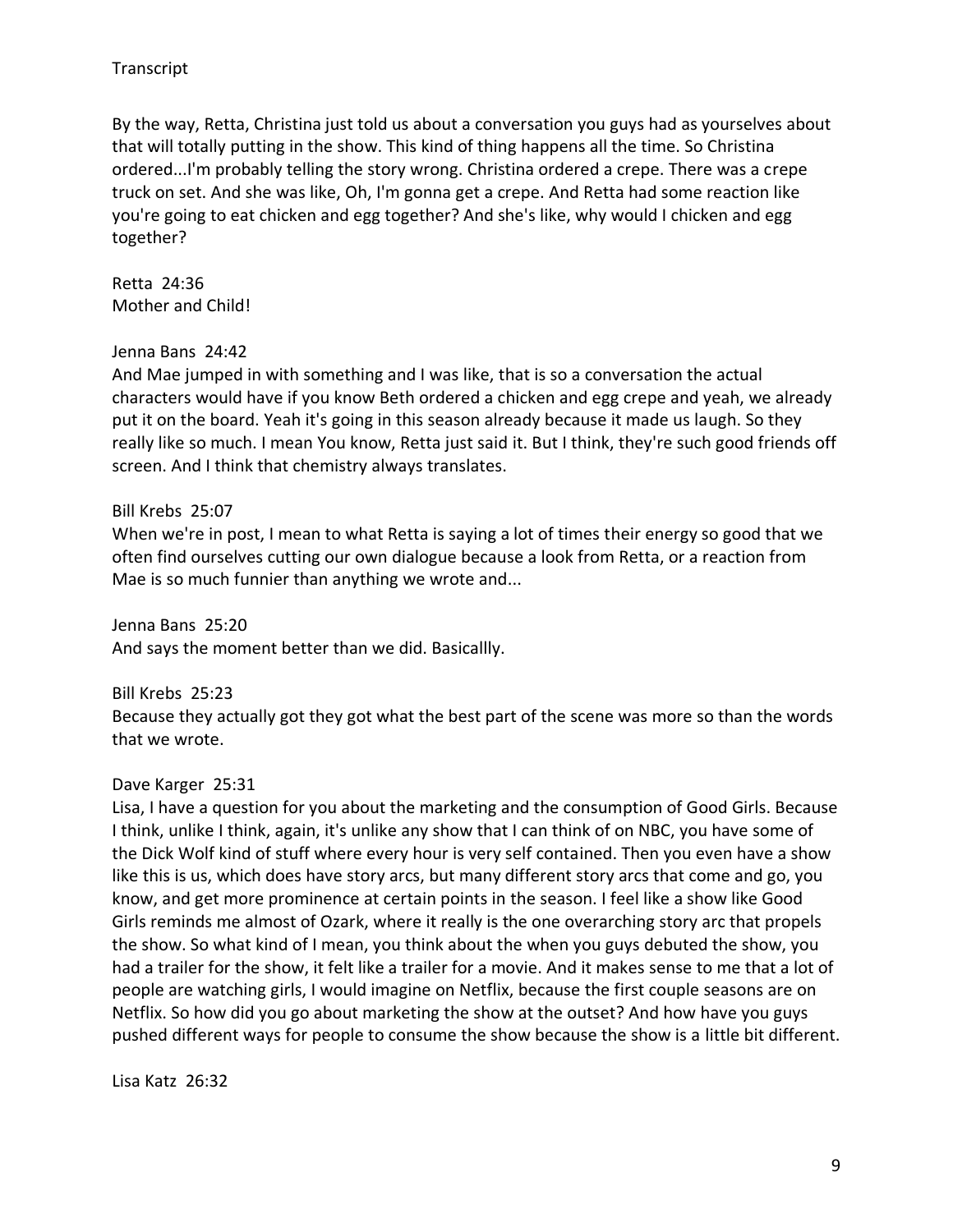I think what we're finding being on a broadcast network is we are the starting place for many shows. And then they go on to live very long, long lives on digital. And that's the you know, case for some of our comedies many of our comedies, but good place Brooklyn Nine-Nine and also for the dramas and Good Girls has been such a good example of something that again, you know, launched on NBC and I think we promoted the...Imean, I think the thing that draws people to the show is the characters, the tone, a concept, all things that we marketed towards. But I think also, because of the serialized storytelling, it's so I think it's something that people love to watch and consume in chunks on a, you know, Hulu or on Netflix, and it goes on Netflix. So I think that, you know, this business is becoming so complicated and shows that we look at a show from its linear rating, its digital rating. And we also found that the Netflix audience drove people to watch it back, not necessarily on broadcast, but digitally when we came back a year later. So we're finding that it's all part of the same ecosystem. I'm just really proud that it started with us.

#### Dave Karger 27:55

I get it. Um Retta, you've touched on this a little bit. But in a general sense, just as an actor, what would you say, this show and this role have allowed you to do that maybe you haven't had the chance to do with other parts of your career, other roles in your career?

## Retta 28:12

Um, I it was, I saw it when I read the pilot, I knew exactly who the person was, it was a fully formed character. I knew I knew exactly what I wanted the relationship to be with her husband, Stan. Like, I just saw everything. Whereas in other parts, there's, I mean, I've only been, you know, serialized to other shows where I did more than one season. And I felt like I was kind of, you know, figuring it out based on what the writers gave me. And I but with this, I saw the character as a fully formed human being there, there are actors who can create backstory, and you know, that thing where they're like, what were you doing just before that...I'm not that actor. I'm not, you know, I'm not that touchy feely. Like, I'm like, tell me what happened to me. Which What did you do? Okay, got it. I'll play that. But this was the first time I read something. And I was like, I know her and, and I don't know if it's, it's not necessarily I know her because she's someone in my life. Or, you know, or she's me. I just, I guess I watch enough TV and I know enough about the spectrum of women in the world that I could pluck exactly who she was out just on the pilot and granted in the pilot, you know, she was going through hell, you know, she had a sick daughter and and that alone gives you so much information about the character, but for me, it was obvious who she was.

## Dave Karger 30:04

Hmmm I like that. Here's a question for all of you, I'm going to have Bill and Jenna answer it first. Obviously, no matter what any of us do for work, the pandemic has created so many challenges. Can you guys each tell me a challenge that this pandemic has created that you've figured out how to overcome? And what's the challenge that you're still figuring out and working on?

Bill Krebs 30:32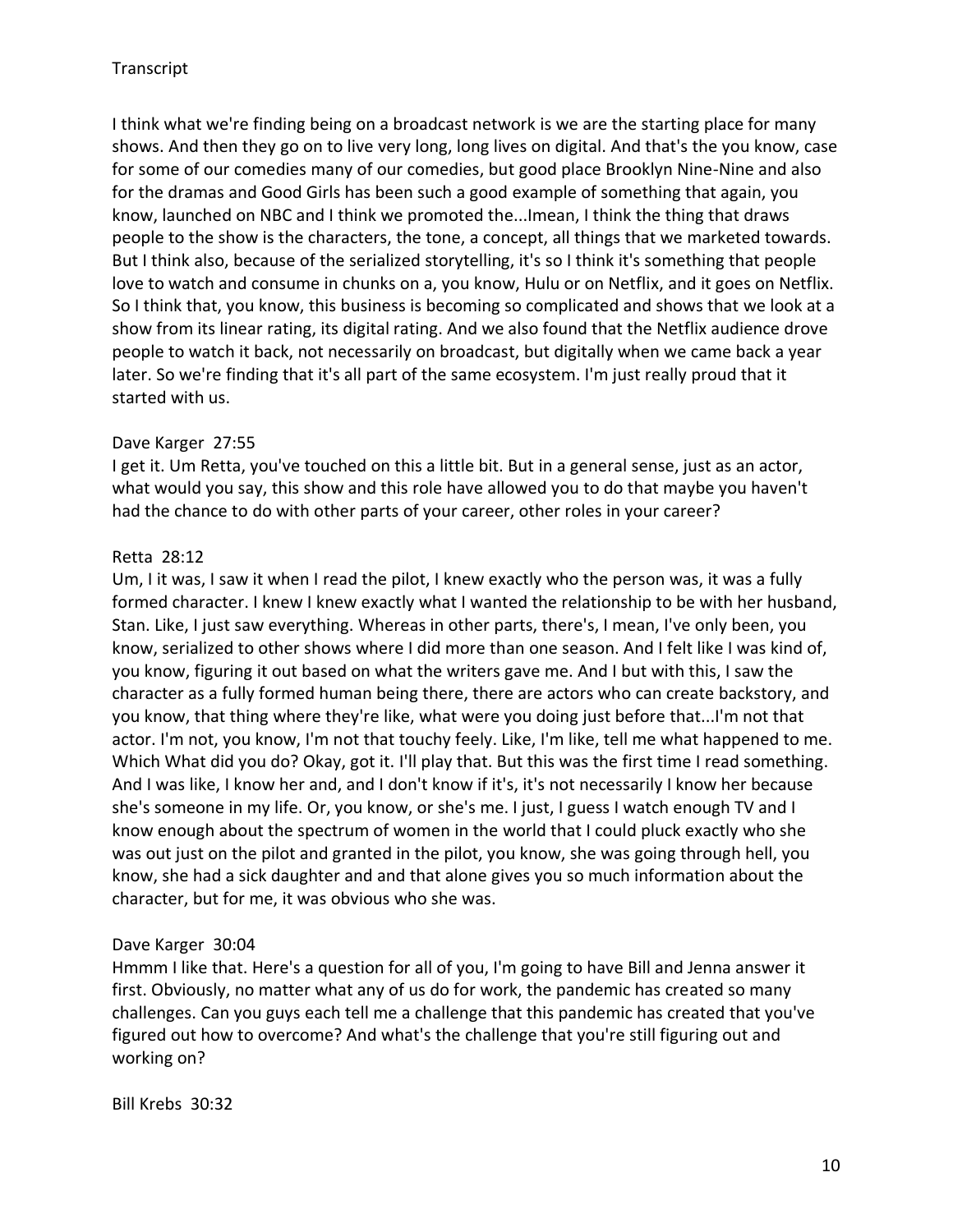Personally or creatively, or like?

Dave Karger 30:35 Whatever comes to mind? Probably professionally. You don't have to get too crazy.

Bill Krebs 30:41 I'm having a lot of challenges day to day. Trying to think I mean,

Jenna Bans 30:46 I think the writers room just yeah, just being over Zoom...

# Bill Krebs 30:49

...and production, which hasn't started yet. But I mean, both of those. Yeah, I mean, a writers room works, it's It's like an organism where you have all these writers who are sitting in a circle, and you're kind of it's a sanctuary, you're confessing all your darkest secrets. And you never know where an idea is going to come from when when you're telling stories, and you're just going around around. And with zoom, as you can see, just from this, it's like you're facing forward, and there's sort of a formality to it, and it doesn't feel as natural. So it's harder to kind of pull stuff out of people and be more casual, because there's just just this whole presence is different,

# Jenna Bans 31:25

I think. I think it's Yeah, I think it's the type of thing that probably translate. I mean, I don't know, but I'm guessing it translates better to in a boardroom type situation or executive meeting type situation. But yeah, the writers room is this very intimate place where where we literally take things from people's lives that have happened to them,

# Bill Krebs 31:46

you're stuck with this group in a giant cramped, you know, a cramped place for 12 hours a day. Yeah, and that for months, and, you know, you you just you learn every single thing about a person. And it's, I mean, Jenna and I recognized early on, when the lot shut down at Universal that we were going to have a problem creatively, because we do everything together. And like we're, our dynamic works in very much the same way. And so we actually quarantined both our families sort of together and early on. And so we knew we'd be able to finish out the season, which we still had to do, and then also start for season four. Because on zoom, it's just too...There's too much personal stuff in in these episodes to kind of get it or to be on zoom for 12 hours a day. We don't do that. Yeah.

## Jenna Bans 32:39

And then the other side to it, I think, which we haven't totally figured out yet is production and how that's gonna work. You know, how you can have 100 person crew 150 crew on a stage and keep everybody safe, you know, including the actors who can't wear masks. So that's all sort of a work in progress. And there are way smarter people than us working on that. But um, yeah, I think it's gonna come with a lot of challenges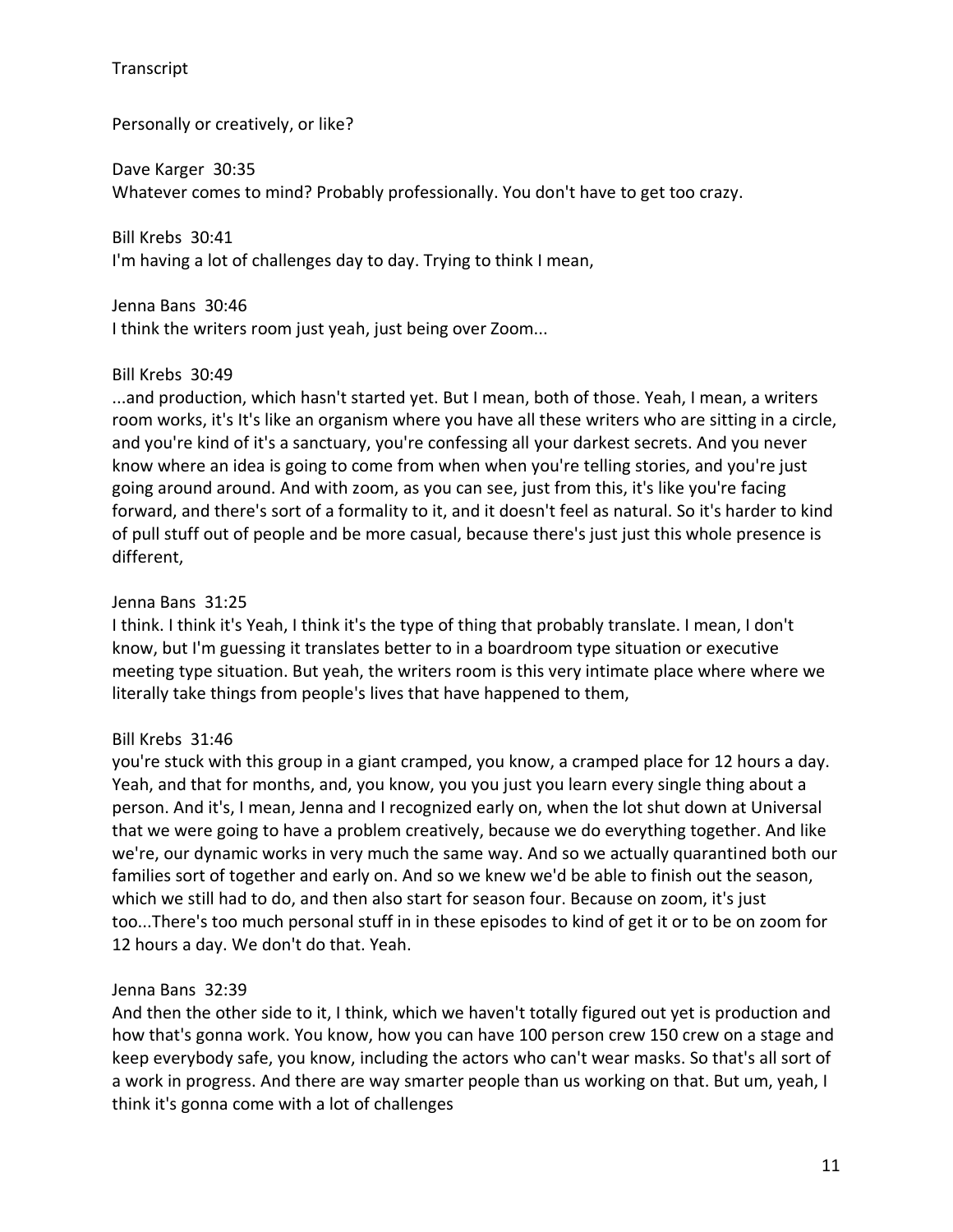## Bill Krebs 33:05

creatively, too, because there, there'll be things we won't be allowed to do, probably, and how do you we don't know that yet. So we're writing now. And so we have to write and we've actually said, Well, how do we produce this, we're like, well, we don't do that, then maybe we could do B or C, you know, and so we were kind of coming up with other alternatives in our head already, in case we're not allowed to do something,

# Jenna Bans 33:26

which honestly, isn't the most creative, free way to write either, you know, we find ourselves getting two scenes going like, Oh, we can do it on the backlot,

we really should minimize locations because of COVID. So maybe we can shoot this here and actually change the sort of, you know, tone of the scene to fit to be more COVID precaution friendly, and it feels very, whereas not ideal. And

# Bill Krebs 33:50

what we normally do is we reach for the sky and write whatever we want. And then we lay it on our line producer to go figure it out. Yeah. Yeah.

Dave Karger 34:00

So I mean, can you even write a scene with Mae, Christina and Retta in a car right now, or?

## Bill Krebs 34:07

that's been discussed? I mean, yeah, we are, we are, but that we talk about that all the time. You know, we're hoping that by the time production comes around, there'll be you know, more testing, there'll be more things that will enable you know, more protocols in place that will enable those types of things to happen.

## Jenna Bans 34:24

Yeah, cuz I don't think you can do the show without you know, those three. The show is those three women together in a room or a car, like wherever they are. It's not them 10 feet apart, in masks. So it's, it's you know, I think it's a challenge we're just gonna have to figure out and and figure out a way to make it work while keeping people safe.

## Dave Karger 34:45

So Lisa, for you, I mean, your day must be consumed with these conversations on your slate in general and on the specific challenges of every show that you have in production, what's that been like?

## Lisa Katz 35:04

Um, awesome. Now, it's I mean, the studios are doing more of the heavy lifting and planning, but what we're struggling with is we still have a schedule. And we need to program things and know what's coming. And nobody knows. So I think it's about everybody, you know, preparing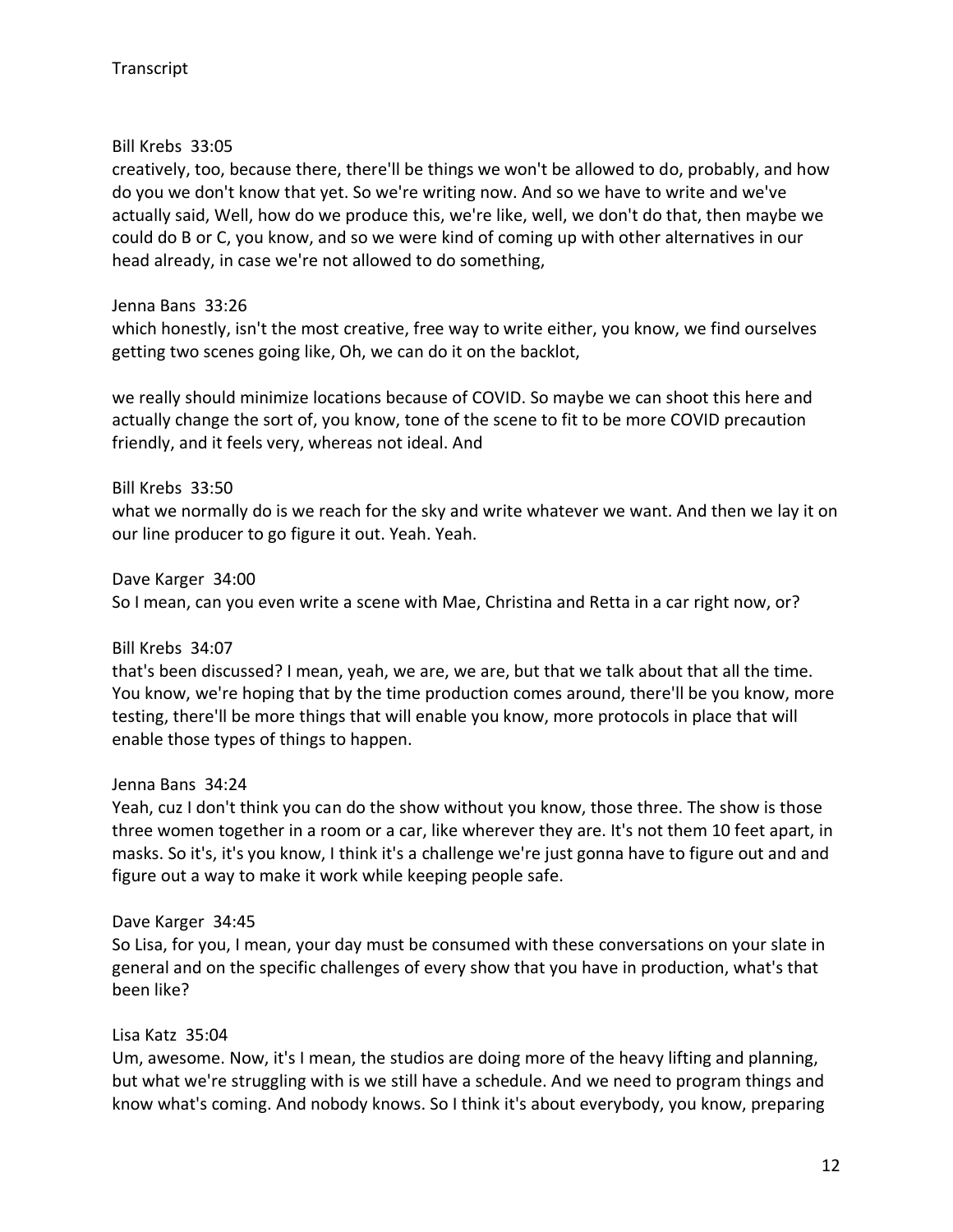and hoping for the best and coming up with contingency plans. In the event, we aren't able to shoot when everybody ideally would like to we just greenlit eight episodes of a show that will be shot in a very COVID friendly way. So I think that some of the things that it's doing is inspiring some innovation and some different ideas that we're experimenting with. But at the end of the day, like people come to TV for the characters, they love these characters, and we need to deliver that. So figuring out how to do that safely, as soon as possible is pretty much what takes up all of our time.

## Dave Karger 36:11

How are you coping, Retta as a performer, not being able to perform in the ways that you're used to?

# Retta 36:18

Oh, it's the worst. I mean, we you know, Christina, Mae, and I text each other every other day, like I miss you guys. I wish you guys What is this, but also not wanting to be in a, you know, unsafe environment. And I my thing is, is I don't I know them, we're all scaredy cats on the same level. So I don't fear going back to work with them. You know, it's the randos that we're going to have to deal with, like, we don't know what everybody's doing. So I know there's going to be protocols in place. And once those are done, we'll see. And hopefully we're like, Okay, I'm cool with it. What I've been doing, I got my first commercial voiceover job. Look at me diversifying.

Jenna Bans 37:10 You get to do it from home?

# Retta 37:15

No the setup was for a podcast that I'm doing for the suffragists... It's a congressional council, but it's about the suffragettes. So that's what that setup was. No, the commercial voiceover stuff I actually did in a studio. And so, you know, they had their protocols in place. And they were like, what, can you come in tomorrow? I was like, Yeah, I can't trust this gonna be cleaned by tomorrow. So maybe Tuesday. That kind of thing. Because, again, I don't want to put myself in jeopardy. So that, you know, that's different, you know, auditioning. A lot of people have been auditioning, I'm like, y'all auditioning on zoom, really. Um, but, you know, just finding different things to, you know, keep you busy and try to earn.

## Dave Karger 38:20

Given the fact that we have a lot of people watching this right now that are either current Duke students or young alums. I want to get some thoughts from the four of you guys on how people can navigate the job search, you know, if people want to be a writer's assistant, or a PA. I mean, it's so hard anyway. And right now, what's shooting and what staffing and what writers rooms are happening even on zoom? Not that there's a magic solution for any of these questions. But I'll start with you, Bill. And Jenna, do you guys have thoughts on ways that people can try to break in right now, in this crazy time?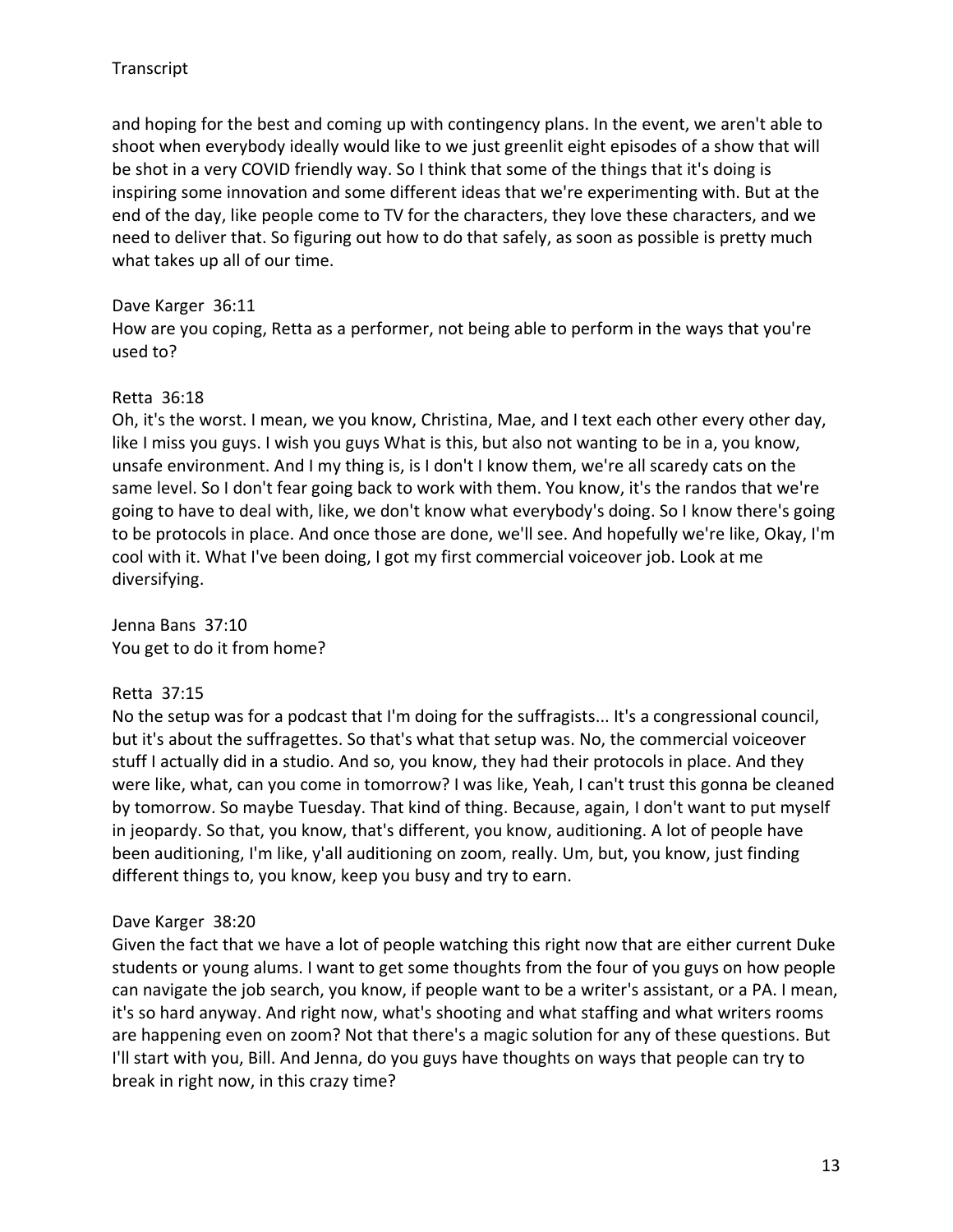## Bill Krebs 39:04

Now is tough, because we're not allowed to have...I mean, we're not we're everything's over zoom, and so do to be an assistant, which is basically how, you know, pretty much how you break into the world of it. There, there aren't a lot of things for assistance to do right now, because we're all sort of self-sufficient out of our own homes.

## Jenna Bans 39:25

In general, I think there's still you know, you I guess now, you got to just write letters, email. I mean, I started out, you know, working at an agency as an as an agency assistant, just to sort of learn the business. And from there, you know, I parlayed it into more of the writing world, but I would say I think a lot of young people come out here and they're like, I have to be a writers assistant. I have to be in a writers room like right away and there are so many assistant jobs that give you a taste of the business without necessarily You know, needing those jobs that are so sort of fought after. I mean, I know people that have assisted casting directors. And then once you're in the world, that's how you make contacts. And it's much easier to then transition to where you want to be more. So I would say like, Don't limit yourself to shows.

# Bill Krebs 40:15

I would say like, Don't limit yourself to shows. Yeah, it's not COVID times. Absolutely. I mean, our writers, one of our writers assistants actually came from our production in Atlanta season one, he was a production assistant, which had nothing to do with the writers room. He was 1000s of miles from us. But we were going back and forth to Atlanta. And he just kept expressing how much he wanted to be a writer and use a really hard worker. And we offered him at the end of the season, if he wanted to move to LA that he could be an assistant, you know, in the writers room. And so he he did it. Yeah, he took the risk and came out. And he's still he's now Jenna's assistant. Actually.

## Jenna Bans 40:55

I also love your story. I mean, this is not for COVID times because it involves socialization, but you how you did it, you were like, I went to every I moved to LA and went to every party, I could get it.

## Bill Krebs 41:05

I mean, did you do have to move to LA is the problem. I think that's what I tell, you know, people, I'm from Michigan, originally, and I tell anyone from back there, you can't do it from afar, I have a lot of people said, I'm just going to keep my day job in Michigan or wherever. And I'm going to write a script. And when it's perfect, I'm going to then send it to someone and they're going to want to offer me a job and then I'll move out. I've never seen that happen. Maybe it happens, you know, once in you know, 100 years or whatever, but it you have to move out here and everything's so serendipitous. You never know when an opportunity is gonna arise and to what Jenna said, when I moved out here, I didn't know anyone. And I just made myself available for anything or anyone that I met if I was at Starbucks, and I met someone and they said, Oh, I'm having a house party, and I went to that party and I met all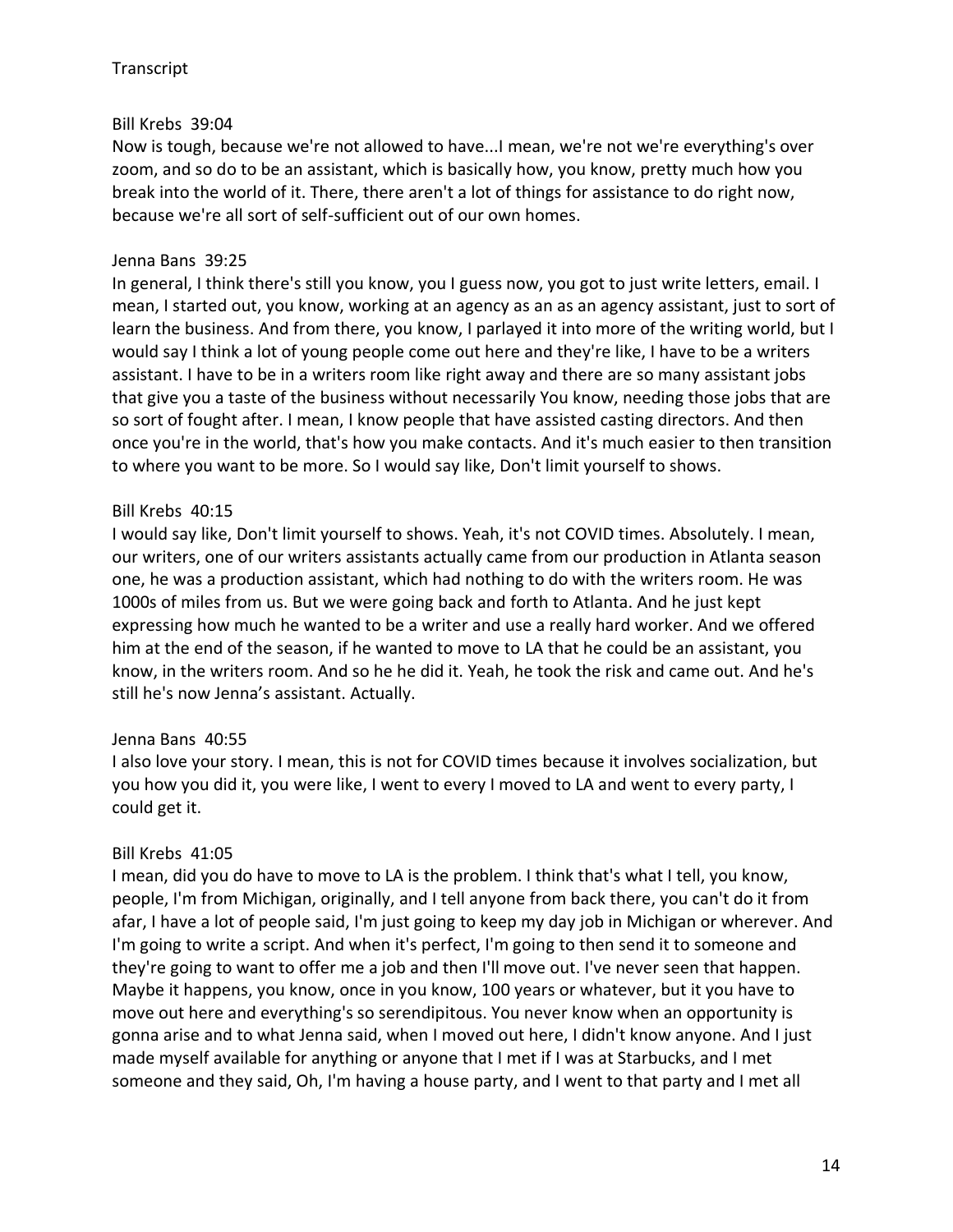those people met from that. I met someone else and went to another party. And I just kept going and kept going. Because you just never know. Did you get your first job though? Yeah.

And then I met my, I went to part and I met a producer named Barry Josephson at a party and was telling what I wanted to do. And he said, I actually have two shows that are about to go. He said, Why don't you come tomorrow and and talk, you know, with me more in detail. And I went and talked with him. And I got on one of his shows as a as a writers, PA, and that, that that was head cases. That was my Yeah, yeah, that's right. That's head cases. And then and then I went to bones after that. And how I got on bones. Unfortunately, the show was on got canceled.

And about six months later, I had a friend who was a writers pa on bond season one. And he called me and he said, I got another job somewhere else. I don't remember what show it was on. He said, so I'm going to quit. And he said, uh, he said, but if you come, I'm going to give you a drive on for the lot. We'll get lunch together. I'm going to quit at lunch. And then when they get mad that I'm quitting, I'm going to tell him that my your your mind replacement, and you can set are so good. So I sat in his office, he went and he quit. And then he said Oh, and Bill's right outside. And I walked into the writers room and I'm like, I'm ready to start like, okay, and I had my laptop and I literally started at minute on Boeing totally on Yeah, yeah. Yeah, that's a lot of it's just being out here. And you never know where it's gonna come from. And then, and just really saying yes to everything, meaning people.

#### Dave Karger 43:39

Want one more for you, Bill and Jenna. So if, if three important factors for if we're in your guy's mind when you're looking for, say a writer's assistant, if three important factors are their personality, in as much as you know it, or can tell from an interview, or if you've been on the set with them, their experience, and their actual writing sample that they have given you. Rank them in importance?

#### Jenna Bans 44:09

Easy. Yeah. Personality. 100%, If not number one, it's like number I don't even think the other two are…

#### Bill Krebs

I had a friend who worked on Boardwalk Empire and Terry winters who ran that show, he told him something that I think is totally true. He said the one thing I look for in almost any writer anyone work for is hangability. Can this person hang out? Can this person be you have to be with these people for 12 hours a day. It's like jury duty. You can basically fake that for a week. But when you have to be in a room for five months with someone, you've got to be able to know how to hang out. And that's always an avoidance of it. You can learn and no one's there's very few prodigies out there who are going to write a perfect script anyway.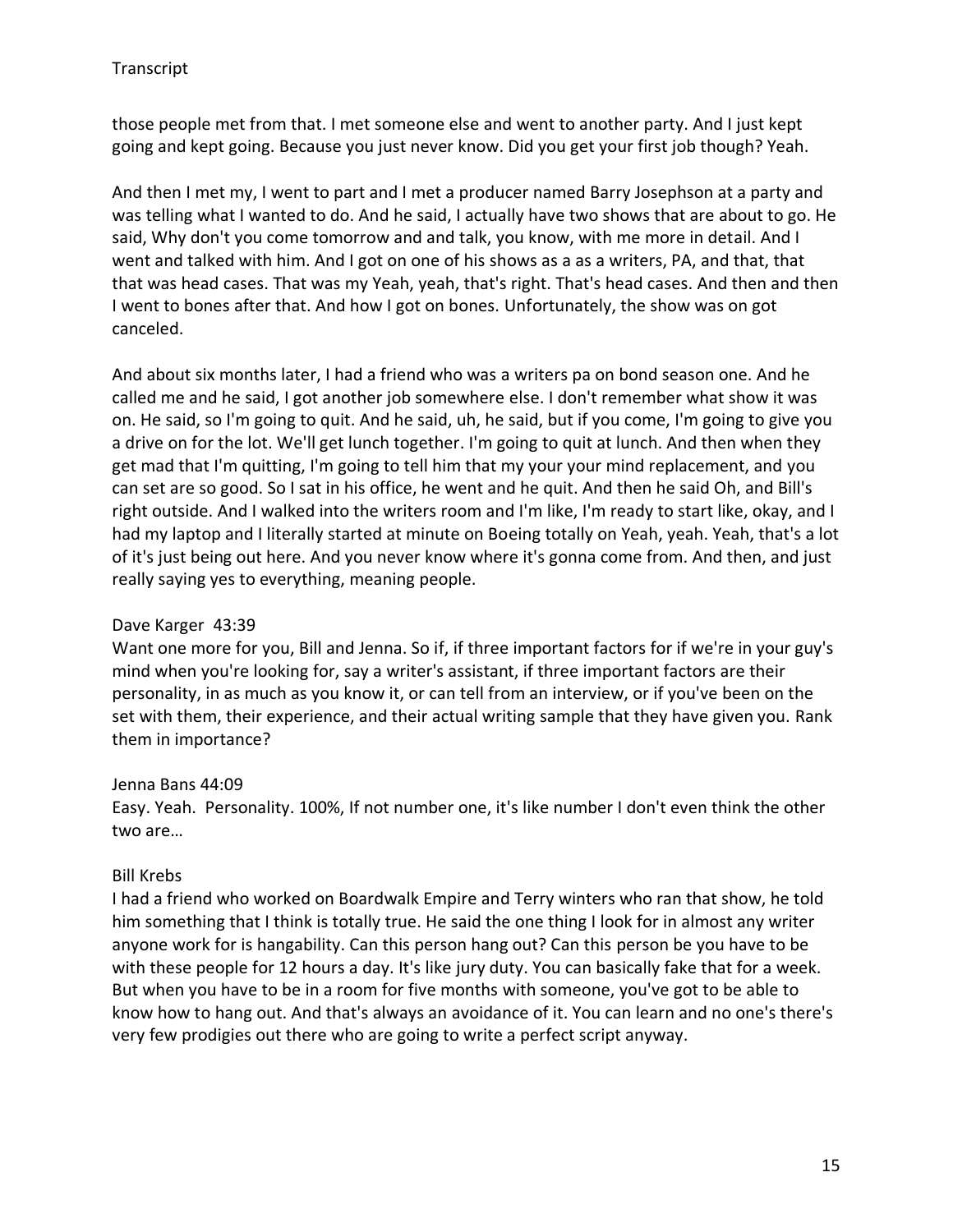And so it's, we always say that being a writer, it's an apprenticeship, when you're, you're learning everything as you go along. So it's you're never gonna do it. Typically, so we never expect those scripts to be good or great.

#### Dave Karger 45:07

Got it. Okay, and what about you, Lisa? What are you telling students and alums now who are asking you for advice on the kind of entry level stuff?

#### Lisa Katz 45:15

Um, similar to what Bill said, I think, first of all, I already think people are so ahead of me, I say this, whenever I speak to things that do, I didn't know, I wanted to be in the business. I had no idea. I'm from Los Angeles. But I, I knew nothing. I didn't take any classes and enjoy the internships. I mean, I came home because I lived in Los Angeles and needed a place to live. And I needed an entry level job because I needed to make a car payment. And I was like, well, entertainment seems better than, you know, being a hostess, not that there's anything wrong with being a hostess.

So I just got an entry level job at an agency. And then I started to understand the business and what it is. And I was like, Oh, I think the TV people feel more down to earth than the feature people, I'll do TV. And then I said, I was just that same thing. That Bill said, I just met tons of people and constantly told people, what I was interested in and so much about is putting yourself on the line and just continuing to push and push and push and not expect things to happen. Immediately, I can count the number of times, like, weekly, I would call my parents and be like, I'm going back to school, this is a joke, I have no idea what I'm doing here. And then invariably, a couple weeks later, something would happen or an opportunity would present itself.

So it's you have to pay your dues, you have to be open to different things. And the job you have isn't necessarily the job you're gonna end up with. But you'll learn a lot, you'll meet people. And I think to bill and Jenna's point, it's just like being open and just like saying yes, and doing the things maybe other people don't want to do like this. This is amazing job, I get to work with incredibly talented people, but I just do a lot of crappy stuff before. And I always volunteered, and I always made myself known.

And so it just, you have to be patient, but it worked out. And I think, again, in this time, it's a little challenging, but I do think because people are locked down. If you reach out to people and you say, do you have 10 minutes to jump on the phone? Can I send you a few questions, I think people are willing to do it, because honestly, what else are they doing right now? Anything but, um, so I think it's just, you know, been having a lot of initiative and being proactive and being patient.

#### Dave Karger 47:37

I love it. Read or what would you recommend people who are interested in whether it's being a performer or any part of the entertainment business? What would you tell people to spend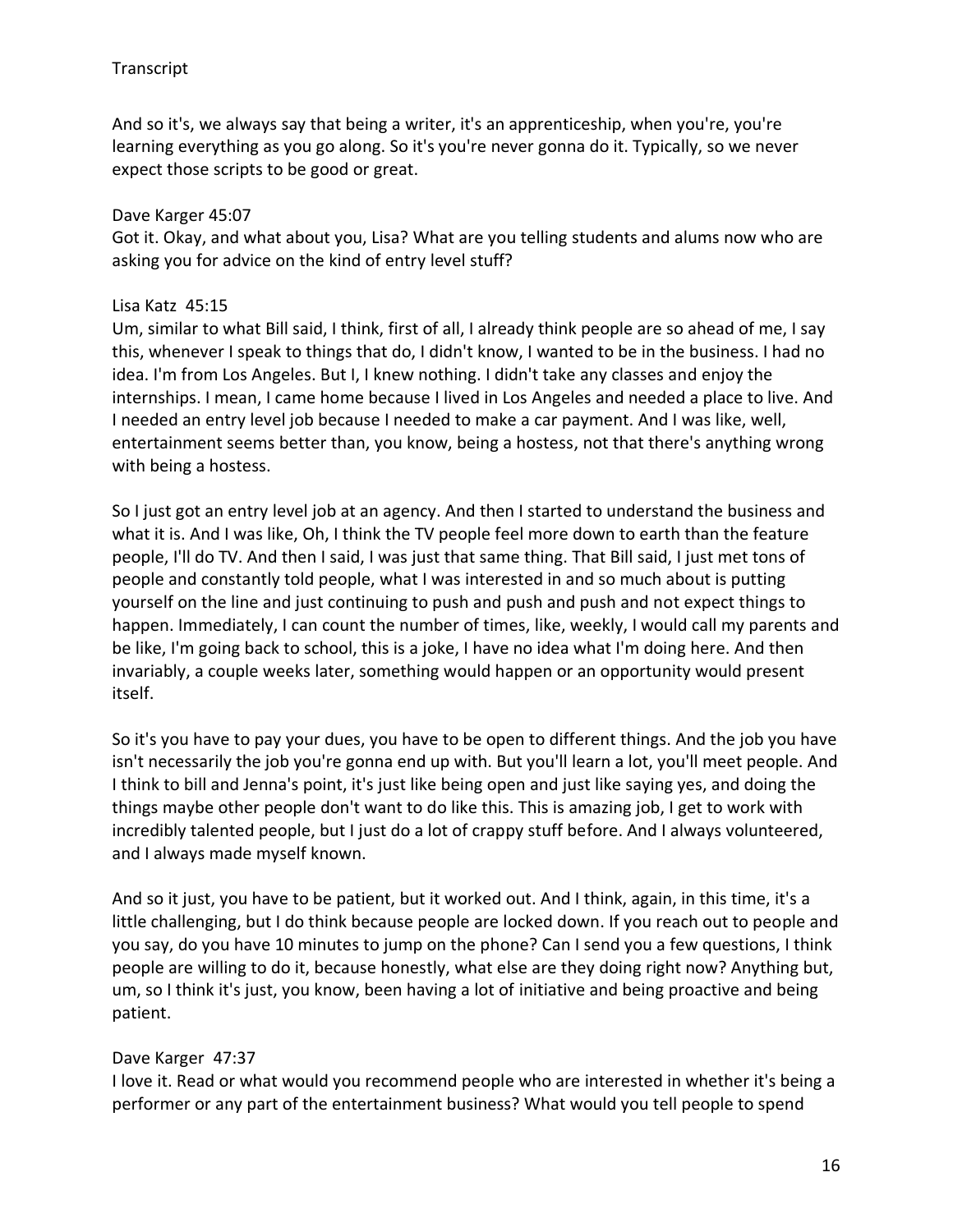their time doing, especially now, when people as Lisa saying, Do have kind of more time on their hands?

# Retta 47:55

Um, well, now it's hard because for me, I agree its proximity, you're not going to do it, outside of LA, or New York. And I don't even I don't even know New York, like, I don't even get it. So I don't even know how you want New Yorkers do it. I feel like an to Lisa's point, you're gonna have to do some crappy stuff before you get to do what you really want. And sometimes, you learn what you really want, you go in with one idea, and you find out something different. Like one of the things that I like for me. So I got a new assistant. And she's really, she's really good. She'd be a great producer.

So in the back of my mind, I'm like, when I get my production company going, she is for sure. Going to be, you know, somewhat important, because I know, she's innovative. I know, she's a self starter. And I know that kind of personality that I'd want to be around and, and feel comfortable saying, I need you to handle this and I can walk away with it and think she's going to handle it. So you know, being someone's assistant. It can be a tough to I'm a great boss, but it can be a tough job. But if you show your abilities, you can it can move you to something better there. I've said many times I've heard people you know, they were an assistant for someone and then their friend, you know, the friend is like, I'm starting this company, I need to ask like well, I love my assistant, but she'd be great and they let them basically take their assistant because I feel like people go through a system people tend to move on they, you know, they they accrue these skills and they can move on to bigger and better jobs.

And there are people who are like, take this person she would be perfect she deserves. It keeps She because I've only had girls as my assistant, but it's just just get in the room some kind of way, get in the Hollywood rooms, some kind of way, whether it be going to other parties that you get invited to, and, and just be someone who other people don't mind being around. Because for sure, no one's going to want to be stuck with someone who's a jerk, you know, so be your best self and just be visible. But also, no specific, if you're a writer, you got to keep writing and that kind of thing. But just just be, yeah, hangoutable.

## Bill Krebs 50:41

I like I would add one more thing I would say it doesn't, it also doesn't matter what you do is your job. When you come out here like, as long as you're sort of inside the gates, or like you're doing anything relative or related to entertainment, it's more or less how you do it. So like, if you're getting coffee, or you're you have to get lunch. And obviously everyone here goes to Duke and they're way above doing any of that, because those are jobs that seem like, you know, way above what are way below what they would be doing from a Duke, you know, education. If you do that very well.

And you you care every time you do it. It's amazing how like the dividends it pays like we always tell time like we some of our assistants who are just so like with it and anticipate things and just the most mundane things that they are way above. They do it so well that we want to read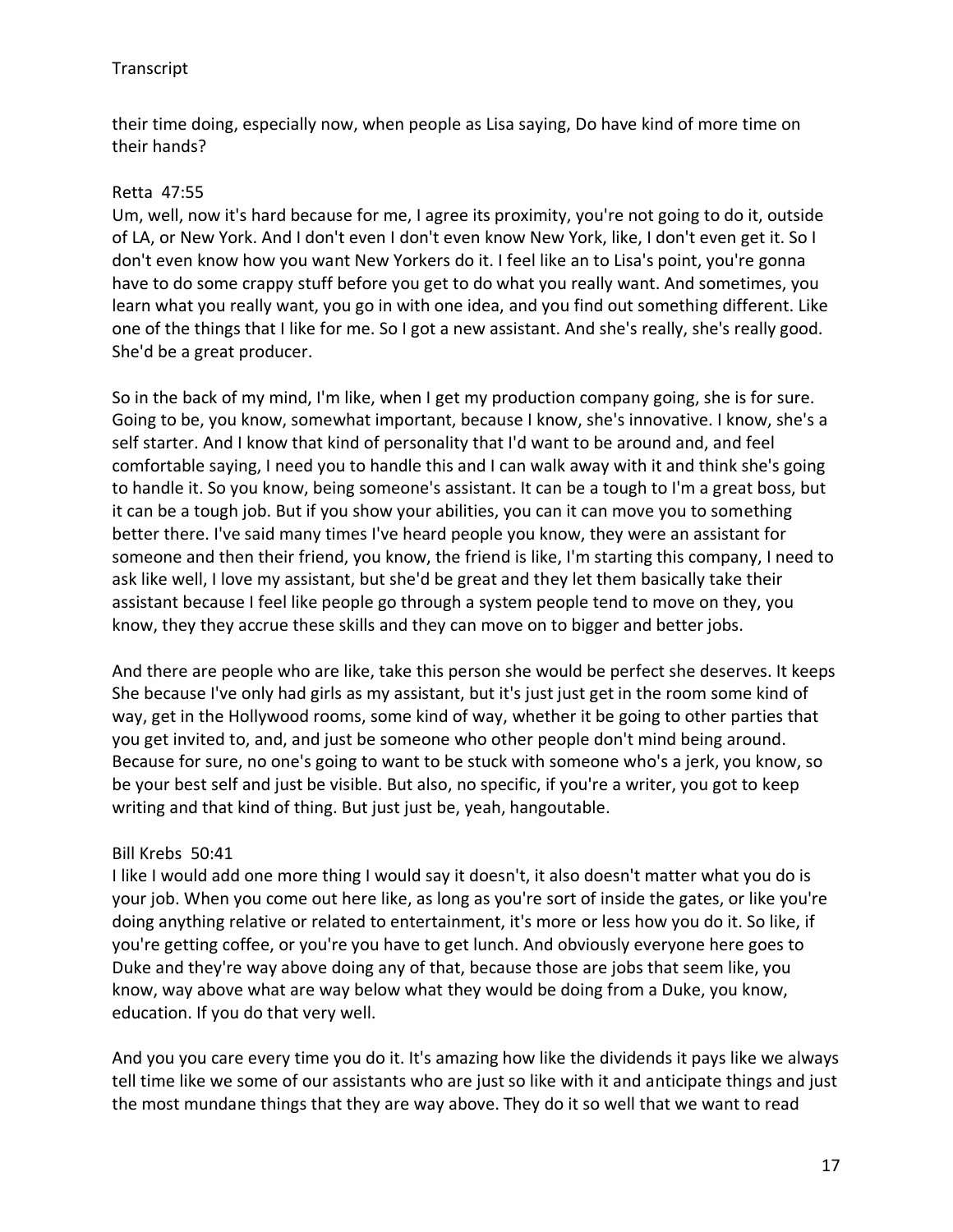their scripts, we want to help them because they care so much. And they make our lives easy. And what seems like a simple like are nothing way but working 12 hours a day. And you know, lunchtime rolls around, and lunch is there on time and the orders perfect. I mean, it sounds like the most trivial thing, but it just means the world to us. It ruins your day when you trust that way.

So in a lot, and I think the mistake people make is they're like, No, I'm better than this, I'm going to prove how much better I am than getting lunch or getting coffee or doing whatever. And then they they neglect getting the coffee or lunch because they want to show what a great writer they are. And that's backwards. And it's like, we already assume you're going to be good at that we need you to do this other thing and the fact that you've done it so well it tells me you're going to be good at a lot of things to what Retta is saying about her assistant…

#### Jenna Bans 52:24

it just endears you to them, and then you want to help them and you've done that for them getting them that next best job. So that's great. Yeah, miss it a lot. Yeah.

#### Dave Karger 52:36

Okay, a couple last things before we wrap this up. I have one more question for you guys, Bill and Jenna. You know, we've talked about how the pandemic has kind of uprooted everything, obviously, all of the kind of seismic changes and discussions about racial inequality, both in the entertainment industry and the world at large. How is that affecting how you are going about the planning of your upcoming season?

#### Jenna Bans 53:01

Hmm, that's a good question. I mean, I think, you know, I mean, we always, were always sort of thinking that, you know, like, yeah, we always try to, you know, think of good girls both off screen in the writers room. And, you know, on the page as representing the world, we see, you know, I used to work for Shonda Rhimes, who was one of the first sort of big show runners to she, she got a lot of press for, like, you know, I remember when the Grey's Anatomy cast, you know, was cast for season. And there was, and it seems so dated now. But there was like a big sort of reaction to the fact that she had so many people of color in that cast. And she was like, I'm just, she's like, to me, that's not a big deal at all. I'm literally writing the world I live in. And that struck me so much as like a young writer then that she wasn't making some big statement. I mean, she was, but she wasn't intentionally making some big statements. She was literally reflecting as a storyteller, the world she saw. So, I mean, I know I've always tried to sort of carry that with me in terms of casting in terms of representation in terms of the stories we tell and, you know, especially always

Bill Krebs 54:19 come from like, an empowering place.

Jenna Bans 54:21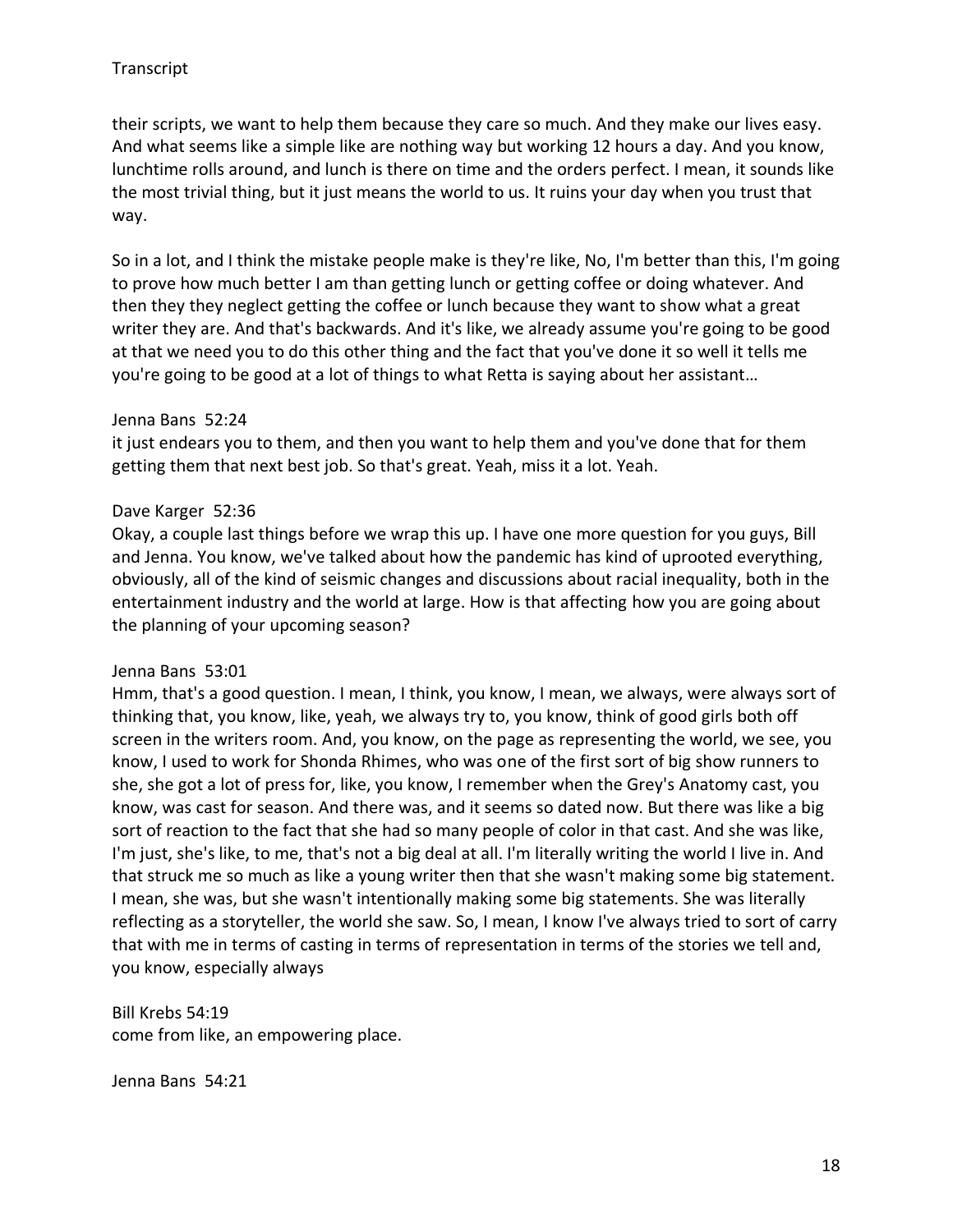And especially now I think, in the writers room, you know, we do do, you know, we've sort of dipped our toe, even with standard movie stories, like, we've done some stories about race, and I never want those stories to be, you know, crafted by a right white person, they should be crafted by a person of color who's experienced those stories. And, and we've always come from that place in the writers room, too. So I think

#### Bill Krebs 54:47

a lot of those stories do come from personal experiences.

#### Jenna Bans 54:50

Yeah, they do. I mean, I remember we did. We did a whole standard Ruby thing where Yeah, Stan was talking about how he had to have this Talk with his little his son on the show Harry about what it means to be a young black boy versus a white boy when you know the cops pull you over. And that came from a writer of color in our room who had that talk with her son, and it was something none of us could have experience have experienced. And anyway, I think it's important to you know, really have those voices represented in your writers room, especially now, but it's always been important when we're everybody's been paying attention.

## Bill Krebs 55:31

And we want them to be real so they're relatable and not you know, crafted. Yeah, no, yeah. Yeah.

## Dave Karger (Zoom audio issue)

Obviously, it's early days on this, but have you seen shifts in the conversations that people are having with you, guys that are being are being presented? Or are we going wait to see dividends?

## Retta 55:48

Okay, your sound is really weird. Um, but I did hear what you said. I'm there. For years, I have been in a position where I'm like, I know, as a black woman, my negotiating power is different. And, and I bring it up, but I never fight. And this is the first year that I was like, You know what, fuck this shit. Now everybody hears it, they get it, they see it, they know it, it's not fucking bullshit. Be aware of it. And I've like been like, a fucking crazy person with my manager on the phone. I was like, and I know, it's crazy to say, cuz my bosses are on but I was like, I'm sorry. I'm fucking done. I'm like, I've worked for this company. 12 years. So I finally got my voice in this. So it is different. There. It's been a tough being stuck in my under Christ being stuck in my house and seeing all this shit. Knowing having known it for years, and people, seeing people being like, Oh, my God, I had no idea. And I'm like, What have people been screaming?

Like, what have you heard when people have been screaming all this time. And I mean, that's just the broad, just in general, that's the, you know, me going to fucking Target and having to deal with someone. And I know, it's coming from a racial place. And I just have to be like, she's a crazy person, let me walk away, because otherwise, you're going to go to fucking jail, because I'm going to choke this bitch out right now. That's just life. So when it came to work, you're like,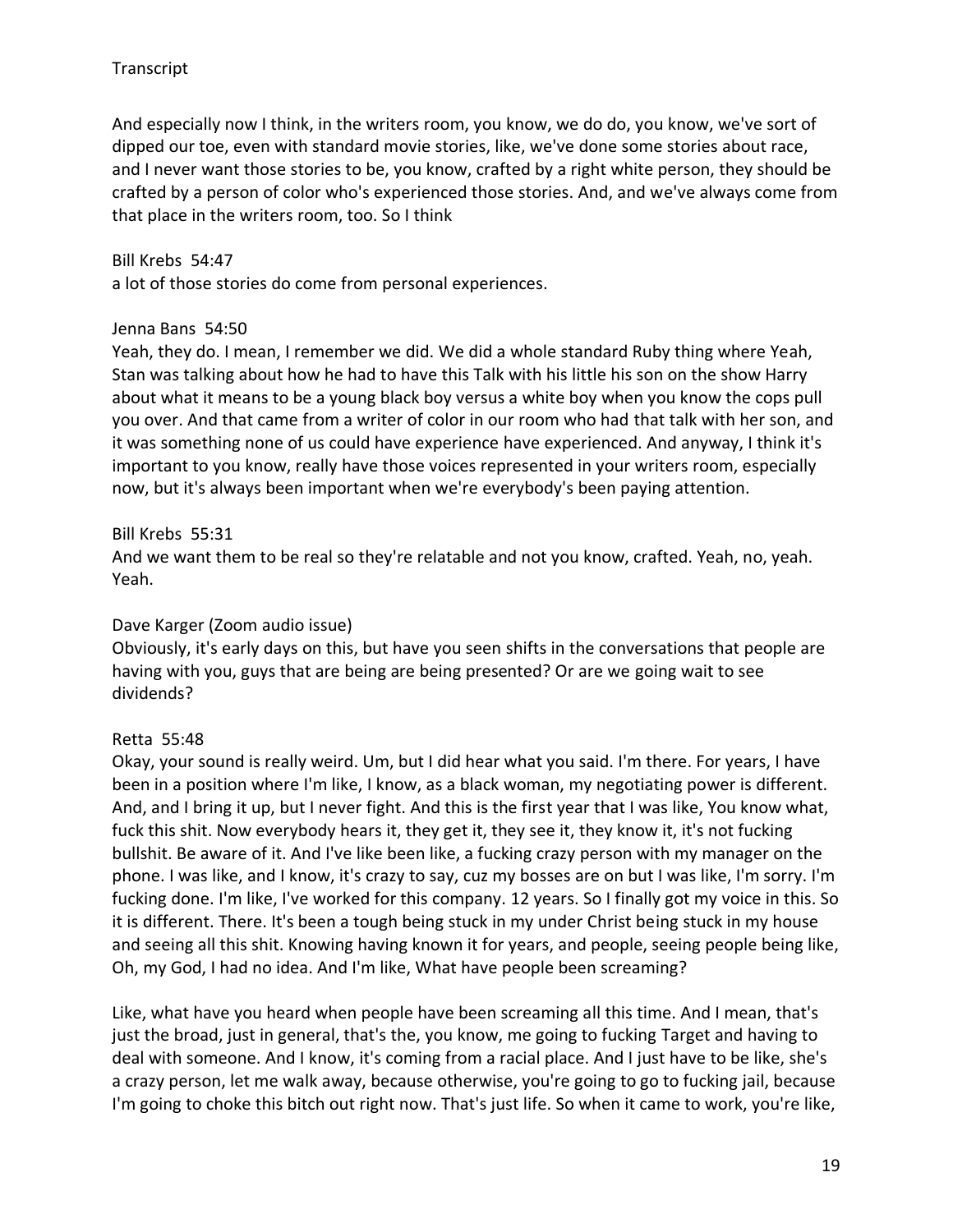you need to work, just let it go. It's fine. And this is the first year that I've been like, I'm done. So it's different. It's different this year. And we'll see, you know, how it plays out, you know, in my career and black careers, and how people stand up for themselves and what have you. Um, but I'm hoping, you know, this is the shift, just in general just in life, and not having to put up with shit. And people being like, What the fuck are you talking about?

#### Dave Karger 58:17 (Zoom audio issues)

Claim your power. That's what I have to say. I hope I hope my sound is better, by the way. But thank you for that. Thank you for that. Let me end with the two minutes we have left. totally going to switch gears. I want all four of you guys to recommend something that's available right now, on TV or on a streaming service that maybe most people haven't heard of, what's something that's out there that you would want to recommend to people? Lisa Katz, I'm going to start with you.

#### Lisa Katz 58:46

I knew you were gonna do that. Um, I mean, I can just say that I don't have a lot of the irony is I don't have a lot of time to watch television. Because once I've watched and read all of the shows that were involved in, which I love, so thank goodness, I like them because it takes a lot of time. I also have small children that are home all the time now and require attention and education. So that being said, the one thing I did recently watch that I loved was Normal People. But I think that's okay. It could be the same as they were sure. And so just it was so intimate and character driven. And I loved it. Okay, yeah,

Bill & Jenna 59:39 Same as ours!!! Same. That was ours.

#### Dave Karger

Alright, that's good. That's great. You guys are simpatico. OK Retta, finish this up.

#### Retta 59:47

Tonight, I haven't given a lot of time to new things being stuck being stuck in the house. You can't Have one comforting so I've gone back to things that I love. And so I just I'm almost finished with the good wife again. You know, I I've been watching Parks you know, I enjoyed Parks, but it's nice to be so far away from it. And then to go back, I just started back with Curb. I'm going back to things that I enjoyed. Just because it makes you feel at home, it makes it feel a little bit normal. You know, I started I May Destroy You. Oh, yeah, I just started it. So I haven't I don't even know if I like it yet. So that's, that's the only new thing other than, you know, like Killing Eve, you know, other than new things that are still that I started a while ago and are into second and third seasons. That's the first new thing that I've done. But I like such Sex Education on Netflix. I don't I'm the worst because people always ask me what I'm watching and I never remember. And then I get off whatever call interview meeting. And then I'm like, oh my god. Watch and I just never remember but the Good Wife just really been keeping me together.

Dave Karger 1:01:23